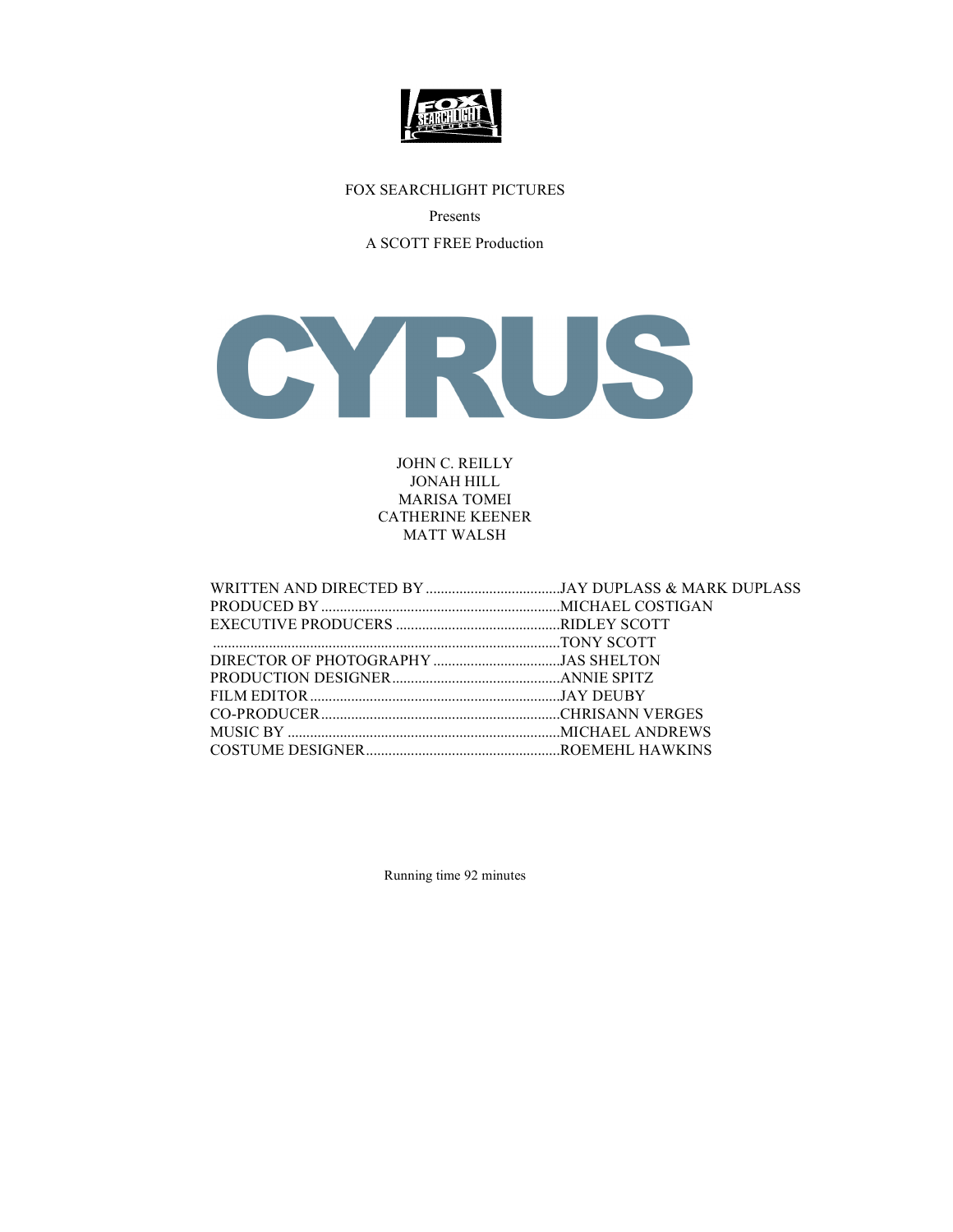# CYRUS

With John's social life at a standstill and his ex-wife about to get remarried, a down on his luck divorcee finally meets the woman of his dreams, only to discover she has another man in her life – her son. Written and directed by Jay & Mark Duplass, the iconoclastic filmmaking team behind Sundance Film Festival favorite THE PUFFY CHAIR, **CYRUS** takes an insightful, funny

and sometimes heartbreaking look at love and family in contemporary Los Angeles.

Still single seven years after the breakup of his marriage, John (John C. Reilly) has all but given up on romance. But at the urging of his ex-wife and best friend Jamie (Catherine Keener), John grudgingly agrees to join her and her fiancé Tim (Matt Walsh) at a party. To his and everyone else's surprise, he actually manages to meet someone: the gorgeous and spirited Molly (Marisa Tomei).

Their chemistry is immediate. The relationship takes off quickly but Molly is oddly reluctant to take the relationship beyond John's house. Perplexed, he follows her home and discovers the other man in Molly's life: her son, Cyrus (Jonah Hill). A 21-year-old new age musician, Cyrus is his mom's best friend and shares an unconventional relationship with her. Cyrus will go to any lengths to protect Molly and is definitely not ready to share her with anyone, especially John. Before long, the two are locked in a battle of wits for the woman they both love—and it appears only one man can be left standing when it's over.

Using the innovative improvisational techniques that have earned them critical accolades and a devoted following, Jay Duplass and Mark Duplass enter the mainstream with a touching, original story that blends humor and heartbreak, much like life itself.

CYRUS stars John C. Reilly (STEP BROTHERS, MAGNOLIA), Jonah Hill (SUPERBAD, FUNNY PEOPLE), Marisa Tomei (THE WRESTLER, WHAT WOMEN WANT), Catherine Keener (40 YEAR OLD VIRGIN, WHERE THE WILD THINGS ARE) and Matt Walsh (THE HANGOVER, I LOVE YOU, MAN). Michael Costigan (BROKEBACK MOUNTAIN, SMART PEOPLE) is the producer, executive producers are Tony Scott and Ridley Scott with Chrisann Verges (FOR YOUR CONSIDERATION) as co-producer. The production team includes director of photography Jas Shelton (FRIDAY NIGHT LIGHTS), editor Jay Deuby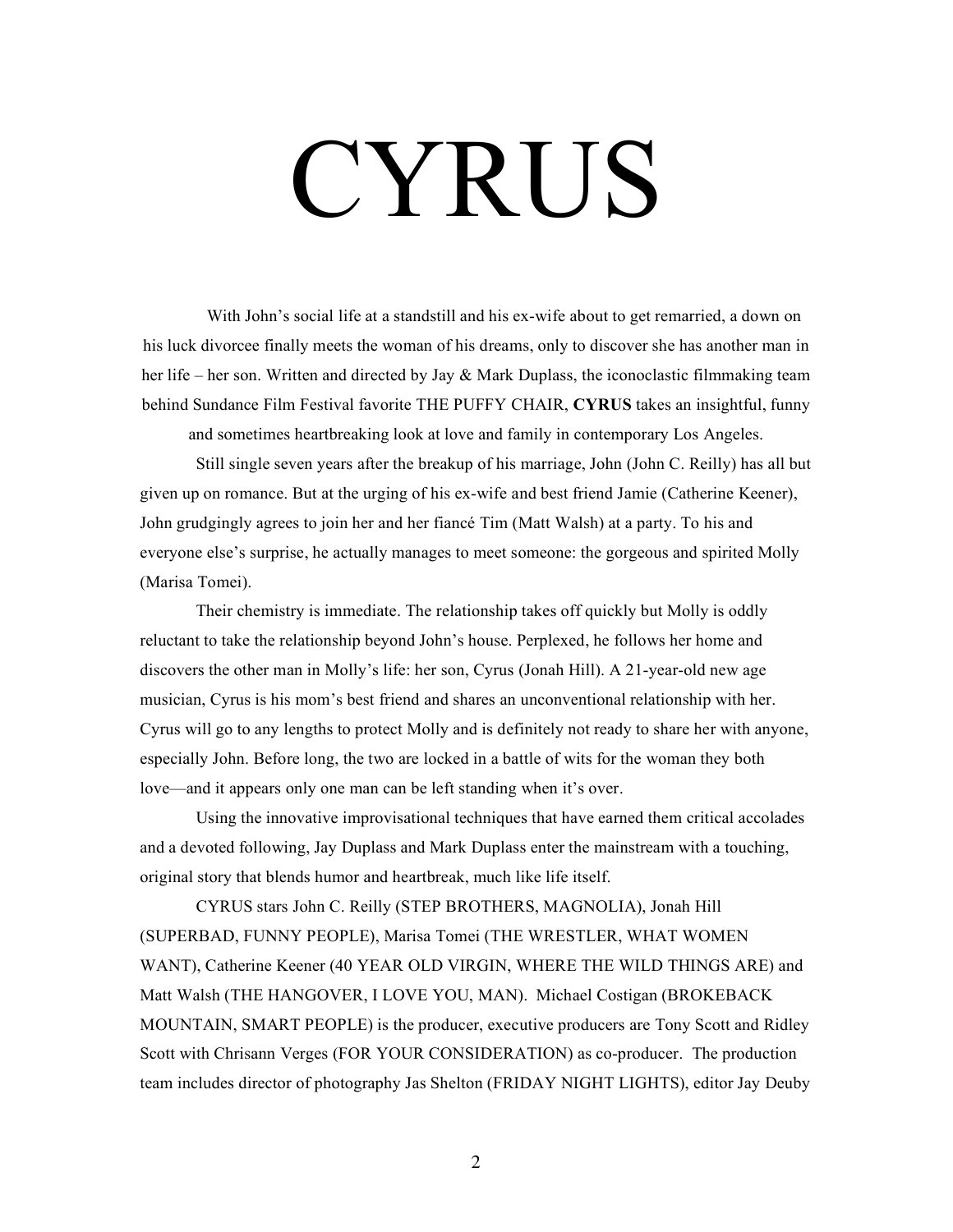(THE PUFFY CHAIR), production designer Annie Spitz (THE WACKNESS), costume designer Roemehl Hawkins (LABOR PAINS) and original music is by Michael Andrews (DONNIE DARKO, FUNNY PEOPLE).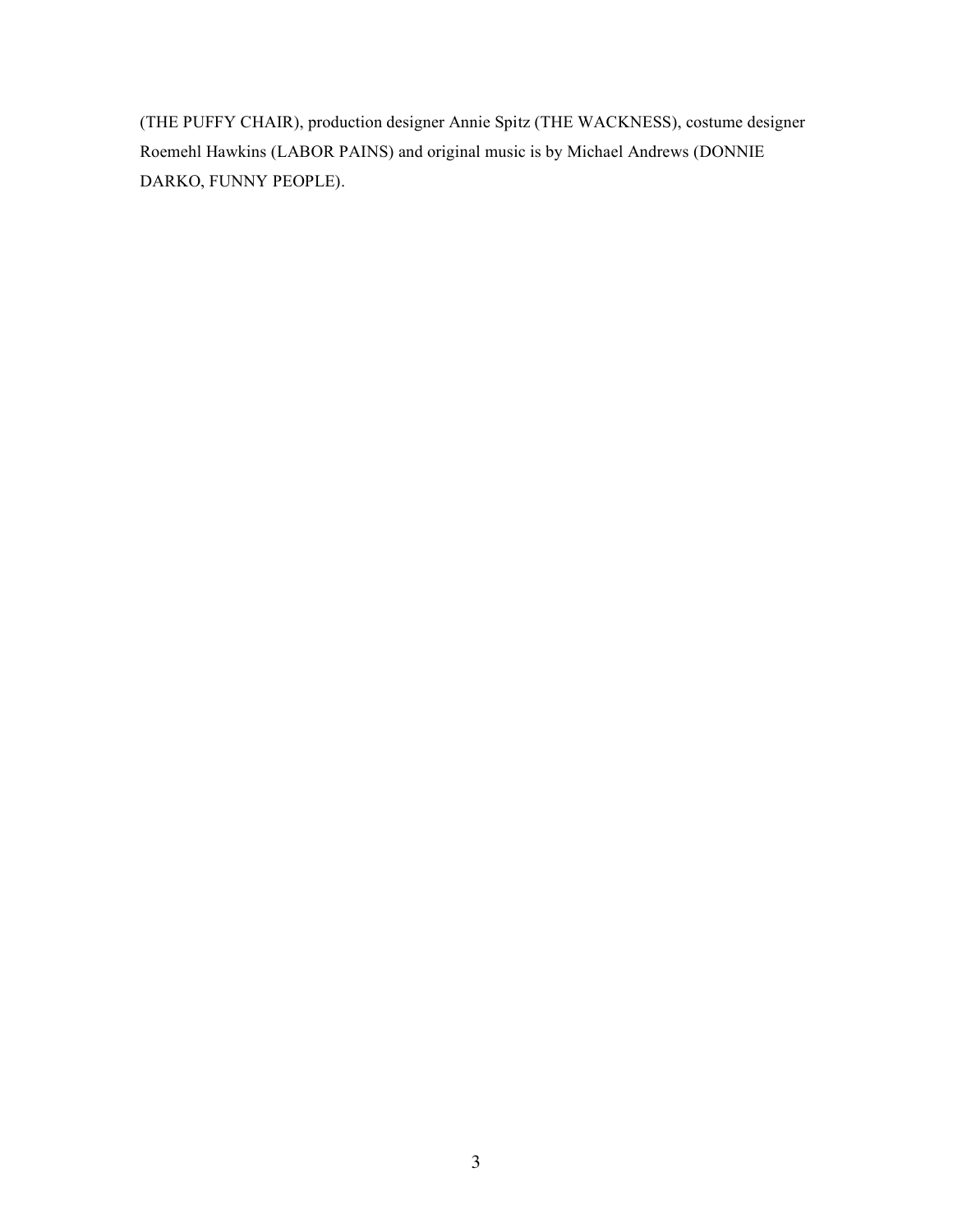### **ABOUT THE PRODUCTION**

Jay and Mark Duplass first came to the attention of producer Michael Costigan at the 2005 Sundance Film Festival, where he saw their feature debut, THE PUFFY CHAIR. Written, directed and produced by the young siblings and shot on a rock bottom budget of only \$15,000, THE PUFFY CHAIR impressed Costigan with its uniquely personal style and point of view. "I remember feeling it was unlike any film I'd seen before," says Costigan. "Mark and Jay had made a movie about relationships that was incredibly original and funny and moving."

A semi-improvised snapshot of the waning days of a relationship, the film went on to win the Audience Award at the prestigious SXSW Film Festival. THE PUFFY CHAIR's reputation quickly spread by word of mouth. "It was like a chain letter," says Costigan. "A lot of people saw the movie and then told friends about it.

The producer then made a point of seeking out the Duplasses' earlier short films SCRAPPLE, THIS IS JOHN and THE NEW BRAD. "I found out they wrote them, sometimes they starred in them and they directed them together," says Costigan, president of Scott Free Productions and producer of films including BROKEBACK MOUNTAIN and SMART PEOPLE. "That's how they've always made their movies."

Costigan met with the brothers to discuss the kind of film they would be interested in making if they had access to studio-level budgets. In CYRUS, the brothers continue to focus on the painfully funny realities of modern relationships.

The original idea was simple: make a relationship-based movie with experienced, professional actors that maintained the intimacy and autonomy of the brothers' previous films. "We wanted to use a relatively small group of people and try to do what we do best," says Mark Duplass. "We have always focused on the funny and the tragically comedic elements of relationships. We love that ambiguity. Is this very serious? Is this funny? You can talk about it over coffee afterwards."

Jay adds, "What we have to offer are the truthful moments that you might not normally see in movies, but you have experienced in life. We never made an aesthetic choice to shoot cinéma vérité or documentary style, but that's how we make movies."

The brothers adopted a lean, documentary-style production process as well. "Our previous films could be made very cheaply because we did it all ourselves," says Mark. "Jay held the camera and I held the boom. Our actors roamed about the space with no blocking or marks. There was a script, but the actors improvised as they went and we captured it as it happened."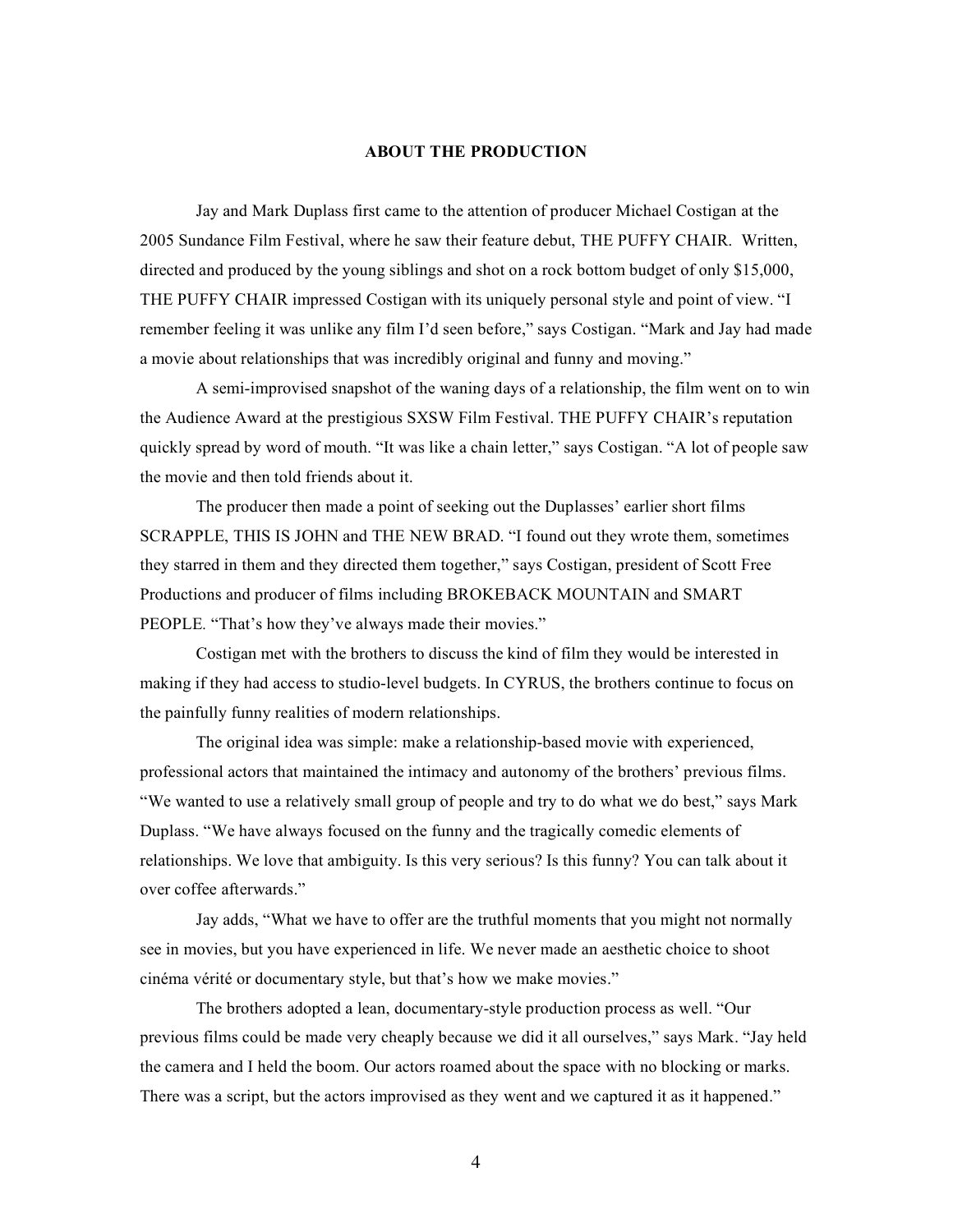The Duplasses' sensibility straddles the demarcation between comedy and tragedy. "Mark and I try to find those fine lines where you're not sure if you're supposed to laugh or be uncomfortable," says Jay. "We get in that middle ground where people are experiencing different emotions. A reviewer once said about one of our films, 'It's John Cassavetes with humor.' And that's honestly what we're going for—emotional rawness and truth in a relationship movie. Hopefully when you're watching it, you're laughing a lot but knowing that underneath it's really about the people and what they're going through."

That ability to create comedy out of realistic situations and authentic emotions is what makes the brothers' films so satisfying, says Costigan. "If the movie doesn't feel real, then it doesn't feel funny," observes the producer. "All of the comedy is based in a very real, human dynamic. Even as it gets bigger and broader it stays firmly grounded. That's the way they build their movies. And that's what made everyone involved feel like they were creating something really special."

Working on this larger scale was unfamiliar and initially intimidating for the brothers. "They asked me to help put together the team, which is what I love to do," says Chrisann Verges, the film's co-producer, whose credits include Christopher Guest's improvisational comedy FOR YOUR CONSIDERATION. "On their previous films, they had a crew of about five people. We had an early pre-production meeting with perhaps 12 people. The guys walked in and said, 'There are more people at this table than worked on our last two films.' We eventually had a crew of about 80."

After operating on their own for so long, the brothers are well-versed in the requirements of each job on a movie set. "On their past films, they did everything themselves," says Verges. "They know what the jobs are and they feel an affinity for the crew. They're just so thankful they're not doing it all any more. Someone else is carrying the lights this time. And they love the catering; they're very happy someone's cooking for them every day."

Verges brought in a lot of fresh young faces to work on CYRUS, including director of photography Jas Shelton, production designer Annie Spitz and costume designer Roemehl Hawkins. Jay Deuby, who edited THE PUFFY CHAIR, also cut the new film. "It was wonderful to be able to introduce them to people who could help them realize their look, which is tricky, because it is a very real look. In the past, they just went into a location and shot whatever was there. In essence, we hired someone to artificially create a real look," says Verges.

The brothers say they arrived at their unique aesthetic purely through trial and error. "Mark and I made a lot of bad movies in our early 20s," Jay says. "We were trying to make movies we thought we should make. At a certain point, when we started letting our private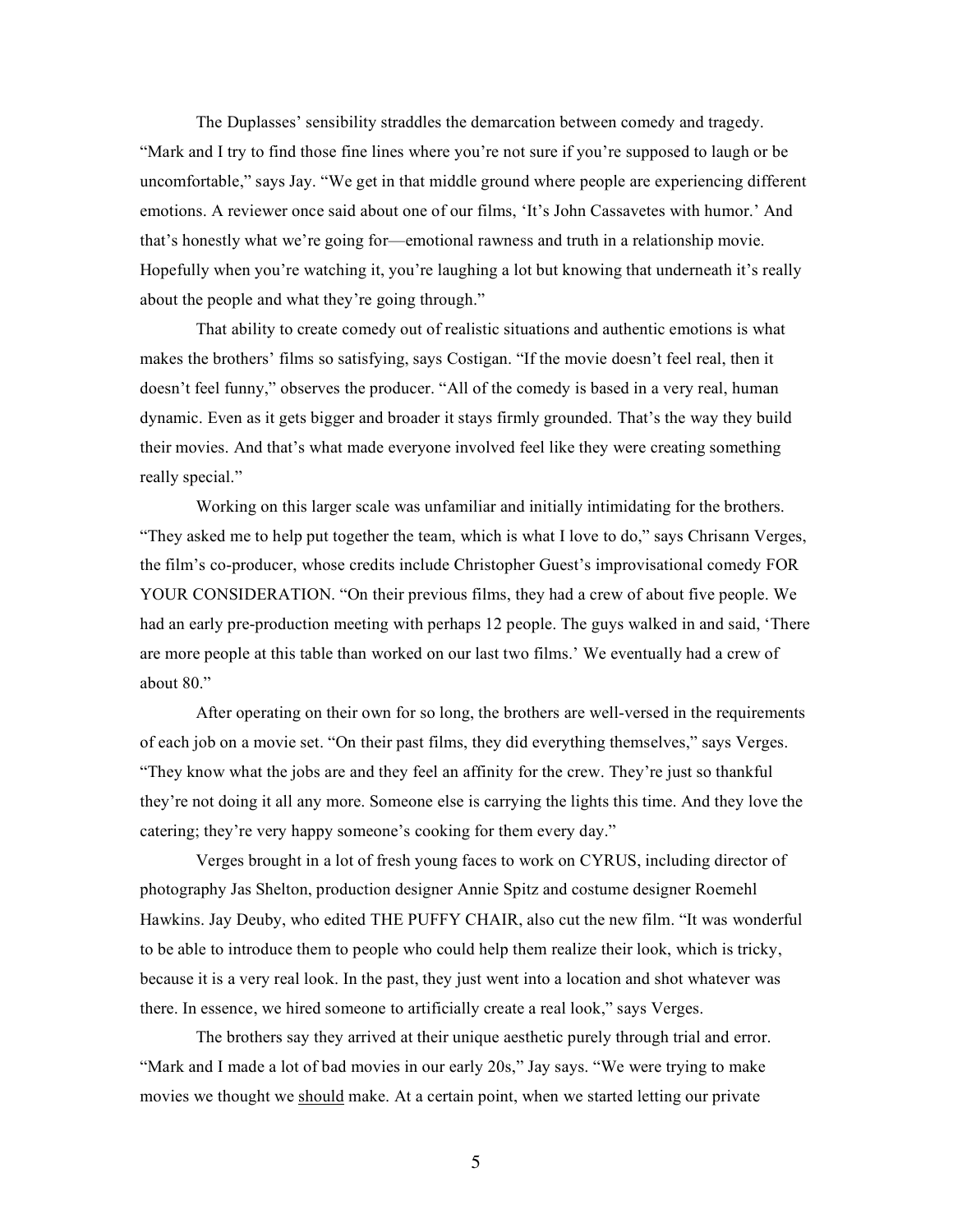conversations about the really embarrassing but funny things happening in our relationships into our movies, people started talking about them and wanting to watch them."

Mark puts it a bit more bluntly: "Basically, once we started making fun of ourselves on screen, everything got a lot better."

Costigan, like the rest of the cast and crew, was thrilled at the chance to be part of the Duplass brothers' first studio-financed film. "It's why we're all here," he says. "We're such fans of their movies and we wanted to give them the opportunity to do what they do the way they do it. The bones of this story are really classic, but Mark and Jay bring their own kind of storytelling. And I hope the audience will enjoy the unique voice that the guys bring to it."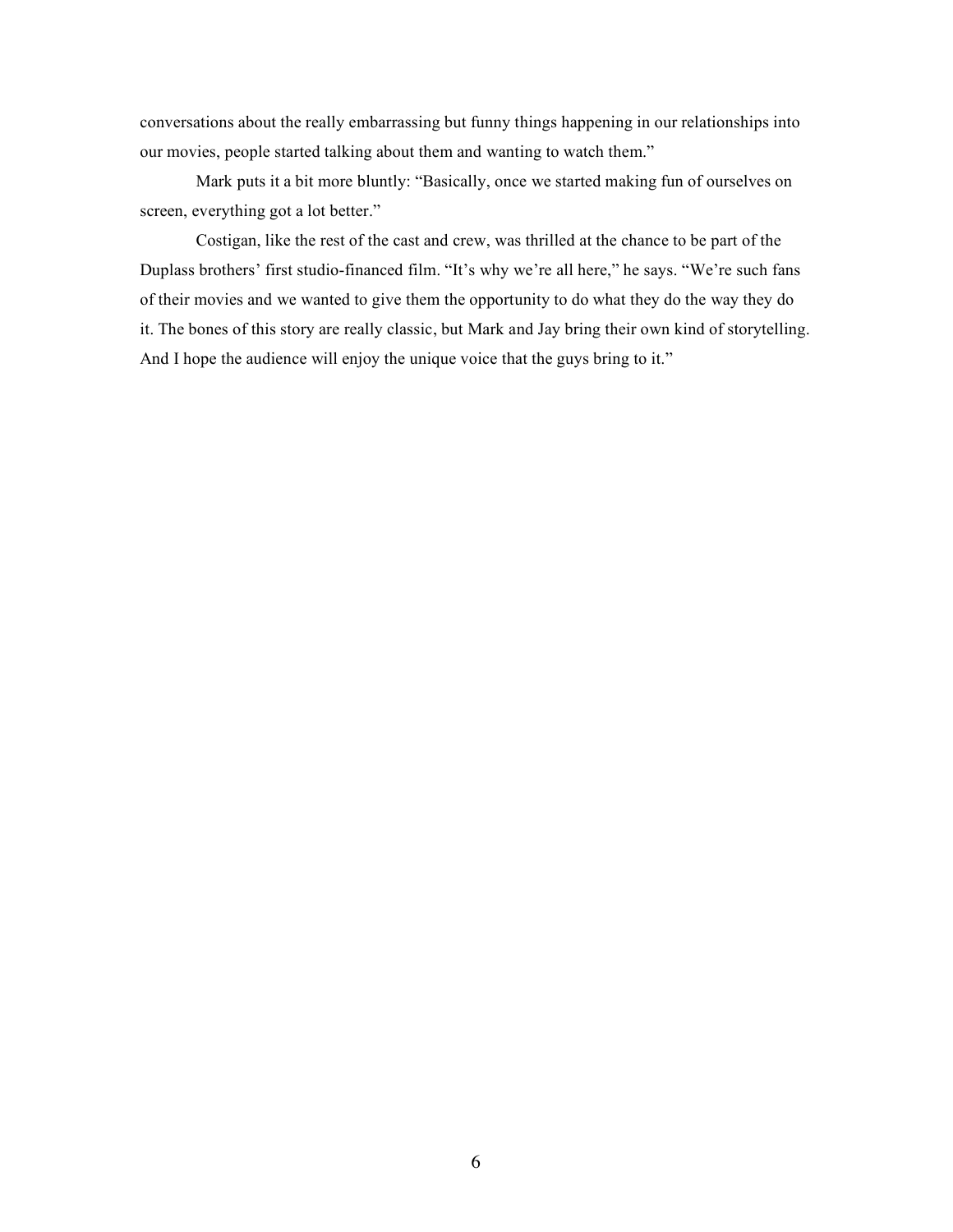# **WANTED: A CAST THAT THINKS ON ITS FEET**

When the time came to cast CYRUS, the filmmakers found they had access to some of Hollywood's most familiar faces for the first time. But rather than meet with an army of "name" actors, Mark and Jay came to the table with very specific ideas about who they wanted to work with.

"They didn't work off big lists of people who could play each role," says Costigan. "They didn't say, 'Which stars can we put in our movies?' They said, 'Who are our favorite actors and how do we bring them to our movie?' They focused on the one actor they believed could play each part."

It takes a certain kind of actor to work with Mark and Jay Duplass. The list of qualifications is brief, but precise. "They like to keep things moving; they like to keep shooting," the producer says. "That meant the actors had to find the truth of the characters, but they also had to be quick on their feet and great with improvisation. That made for a short list. It also made this movie feel unique and true."

The brothers also needed to know that the actors they hired were familiar with their previous work. "It was really important to us that they liked our movies," says Jay. "We wanted to work with people who appreciated our way of working. They needed to be comfortable in an environment where you don't always have the answers, so you're free to discover things on set. That takes a lot of courage and patience."

The film's central character is John, a divorced, 40-something film editor who has remained close (perhaps unhealthily so) to his ex-wife. "He hasn't moved on," says Jay. "When he finds out that his ex is getting remarried, he kind of loses it. She forces him to go to a party where he, amazingly, meets Molly, played by Marisa Tomei."

John C. Reilly, who plays John, brings an earthy, everyman quality and keen comedic sensibility to his work in films that include STEP BROTHERS, WALK HARD: THE DEWEY COX STORY and the musical extravaganza CHICAGO. "When you first see John C. Reilly in our film, you think, 'Oh, the shlubby divorced guy,'" says Mark. "You feel sorry for him, but what we really like about this character is that he's a flawed individual, and there are good reasons he's divorced. He moves with intelligence, but it still doesn't prevent him from getting into a lot of trouble."

As appealing as the role of John was, says Reilly, the part was actually secondary in his decision to sign on to the film. His primary interest was in working with a pair of startlingly original filmmakers. "My wife is a friend of Mark and Jay," he says. "When she described their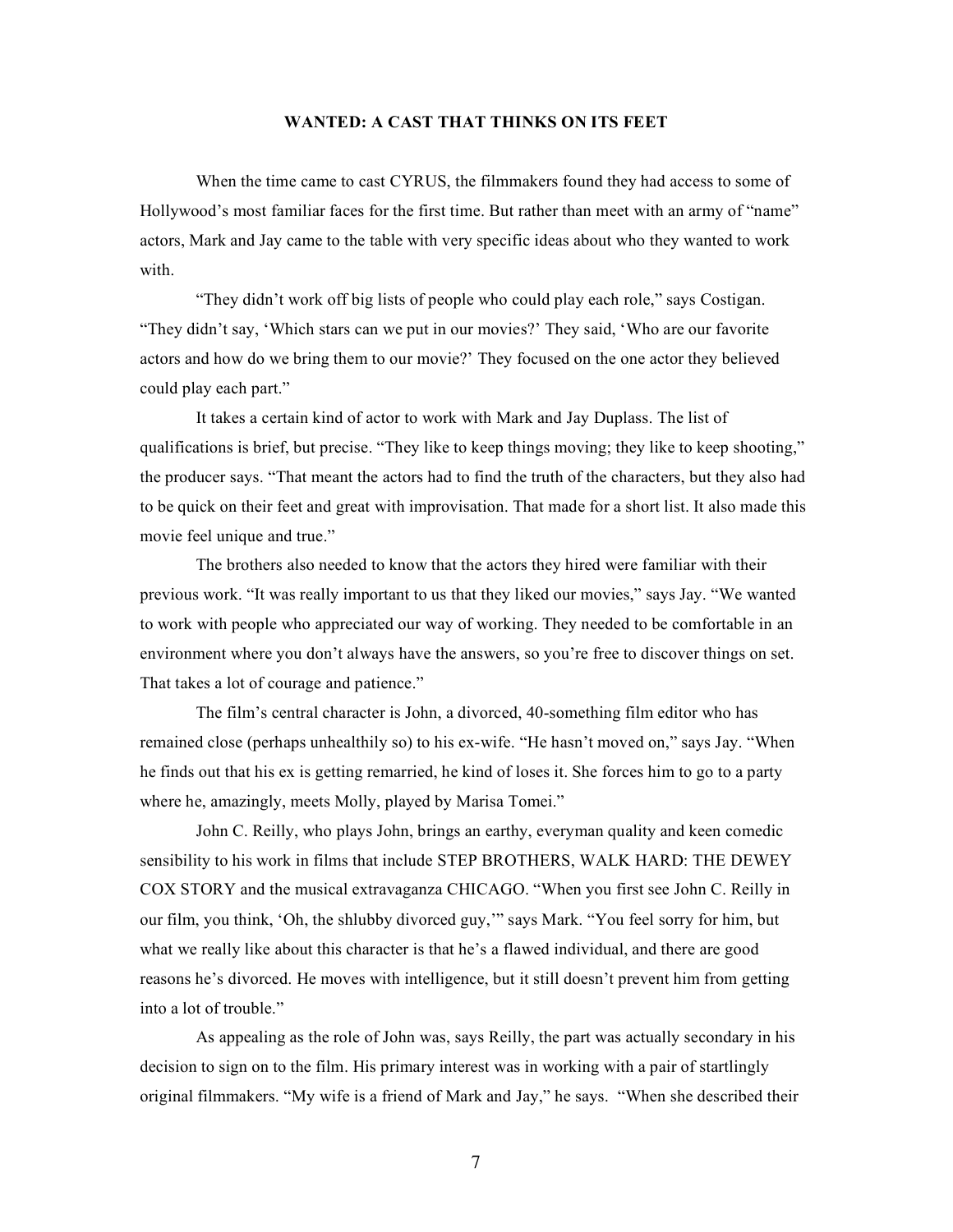process to me, I was fascinated. They shoot something one day, then they look at it that night and see what they have. That determines where the film goes the next day.

"In this case, they wrote a great script in terms of the story," continues Reilly. "But what I really admire is that they have almost no ego about their writing in terms of changing the dialogue. They're very clever that way. I think improvisation creates realistic-sounding dialogue and they relied on us for that. If something seemed contrived or just worded funny, they would say, 'Well, just, say it how you would say it.' They respected the actors' instincts."

Reilly's enthusiasm for the Duplasses' process made him an invaluable addition to the production, says Mark. "Certain actors love they way we work. Certain actors hate it. We showed our movies to all the actors who auditioned and John, in particular, responded. In turn, we were really inspired by him in this role."

Reilly's performance as a middle-aged man grabbing at what may be his last chance for happiness is touching and honest, adds Mark. "Every time you turn the camera on John C. Reilly, he does something inspired and totally rooted in truth. And he does something a little bit different every time and it comes from a really deep place. It's astounding how intelligent he is. We were really interested to show that side of him on film."

John's love interest, Molly, is a mother and a massage therapist with a soft spot for an underdog. "Molly can see John operating very poorly at this party trying to pick up girls," says Jay. "She overhears some things about his life being in a tailspin and she actually appreciates his honesty."

It's a quality the filmmakers themselves value highly, says Mark. "We find it very rare among people that we meet. Molly's affection for John has a real purity. As the movie develops you see she really understands this guy who is struggling to make connections."

For the role of Molly, the filmmakers turned to Oscar®-winner Marisa Tomei, an actress who has proven to be equally compelling in comedies and dramas, earning accolades for work as wide-ranging as THE WRESTLER and MY COUSIN VINNY. "We cast Marisa in the part because of her intelligence as an actress," Jay says. "The film is about two guys competing for one woman and it would be very easy for the woman to be marginalized. John C. Reilly and Jonah Hill are pretty powerful forces. We knew from the get-go that Marisa would fight for the character and own it with strength and intelligence and creativity. She completely, 100 percent stood up to them and did her Brooklyn roots proud."

With characteristic frankness and humor, his brother Mark adds, "I think what he's saying is we don't really write female characters that well and she did a great job of fixing all that stuff for us."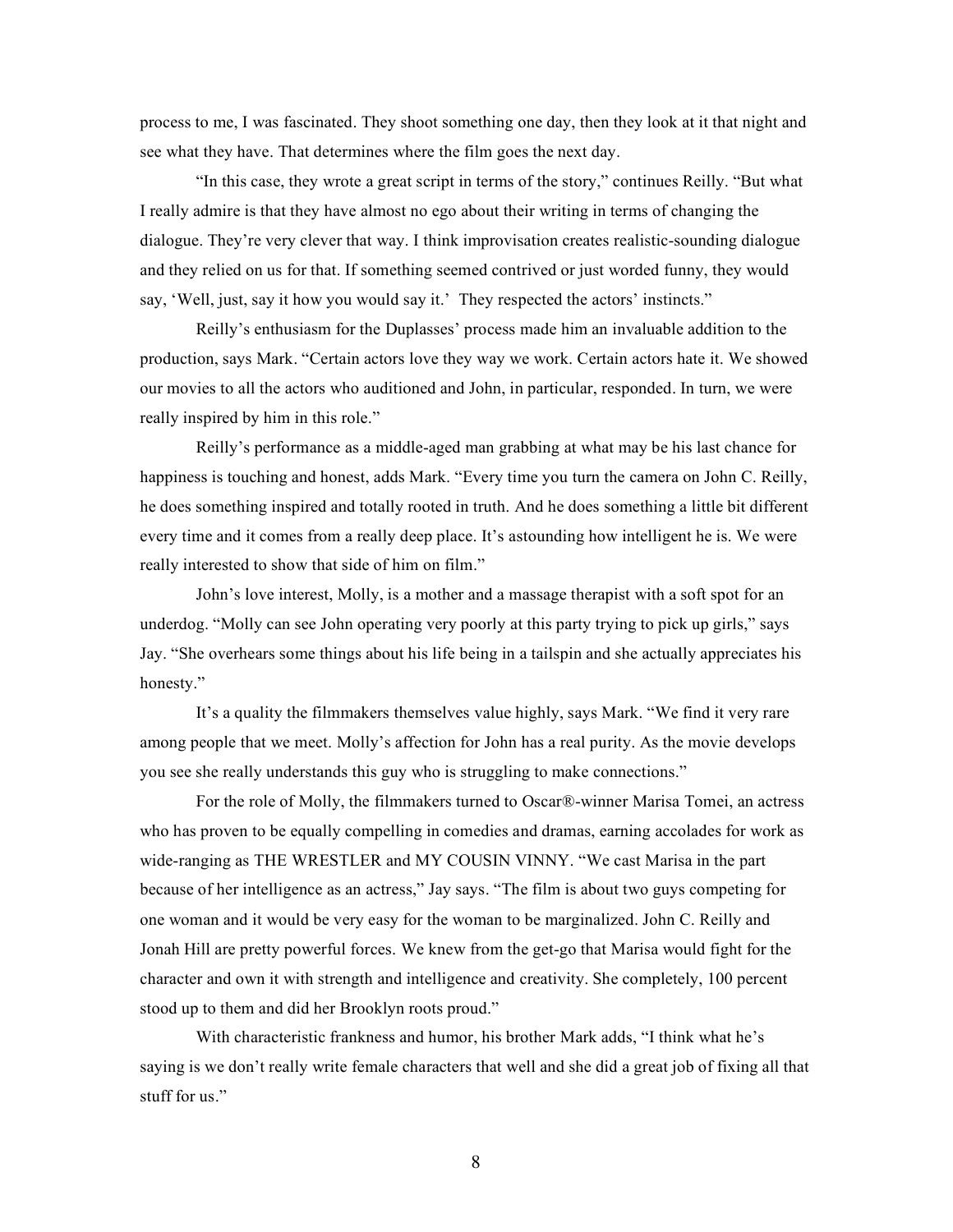"Marisa doesn't play the comedy," says Jay. "She doesn't try to be funny. She always plays it real. That being said, she has terrific comedic instincts. By playing the reality, she brings you into an authentic character who's going through something you can recognize. Then she adds impeccable timing to make the comedy pop."

Tomei found herself drawn to the script's humorous look at the characters' less than admirable motivations. "I liked exploring the dynamic between these three people at this particular moment in their lives," she says. "It's something I really hadn't seen before. It examines some of the subtleties of parenting. Is this co-dependence? Is it love? What's happening in these intricate relationships?

"Mark and Jay have a way of finding the awkwardness in every situation," adds the actress. "That's what they automatically gravitate toward. And you find yourself asking is it funny or is it cringe worthy. Or is it both?"

The biggest impediment to John and Molly's romance is her son 21-year-old Cyrus, played by Jonah Hill. "At the beginning of the film, Molly's got the blinders up enough to believe that she and her son have a great thing going on," says Jay. "They have their own little world and it's not until John enters that world that she starts to realize it's not necessarily a normal situation. We were interested in exploring both the positive and negative sides of it."

Molly and Cyrus are uncomfortably close. "They fulfill almost every aspect of each other's lives, except that there is no romantic or sexual component to it," says Mark. "It makes it that much harder for John to find his way in, because he has a great sexual relationship with Molly, but everything else he wants, she already gets from Cyrus."

The brothers point out that the similarities between the characters of John and Cyrus are part of Molly's attraction to them. "They're both misfits in a way," says Jay. "They're slightly shlubby guys who are trying to find their way, but things just generally don't go right for them. One of the things that we hope that people sense in the character of Molly is that she wants to live in a world where guys like her son get the beautiful girl, a world where special people like Cyrus and John are rewarded for the unique things they bring to the table.

"We conceived Cyrus as sort of a caveman," Jay continues. "He has grown up in a vacuum. He's a new age musician with a Yanni-like keyboard set up and he's literally cutting albums at the age of 21. And he's really good at it. We made sure the music that Michael Andrews, our composer, created is actually quite moving. So you have this façade of an adult with a pretty advanced career, but underneath it all he doesn't have the basic tools to interact with people. And really all he wants is to have his mom to himself."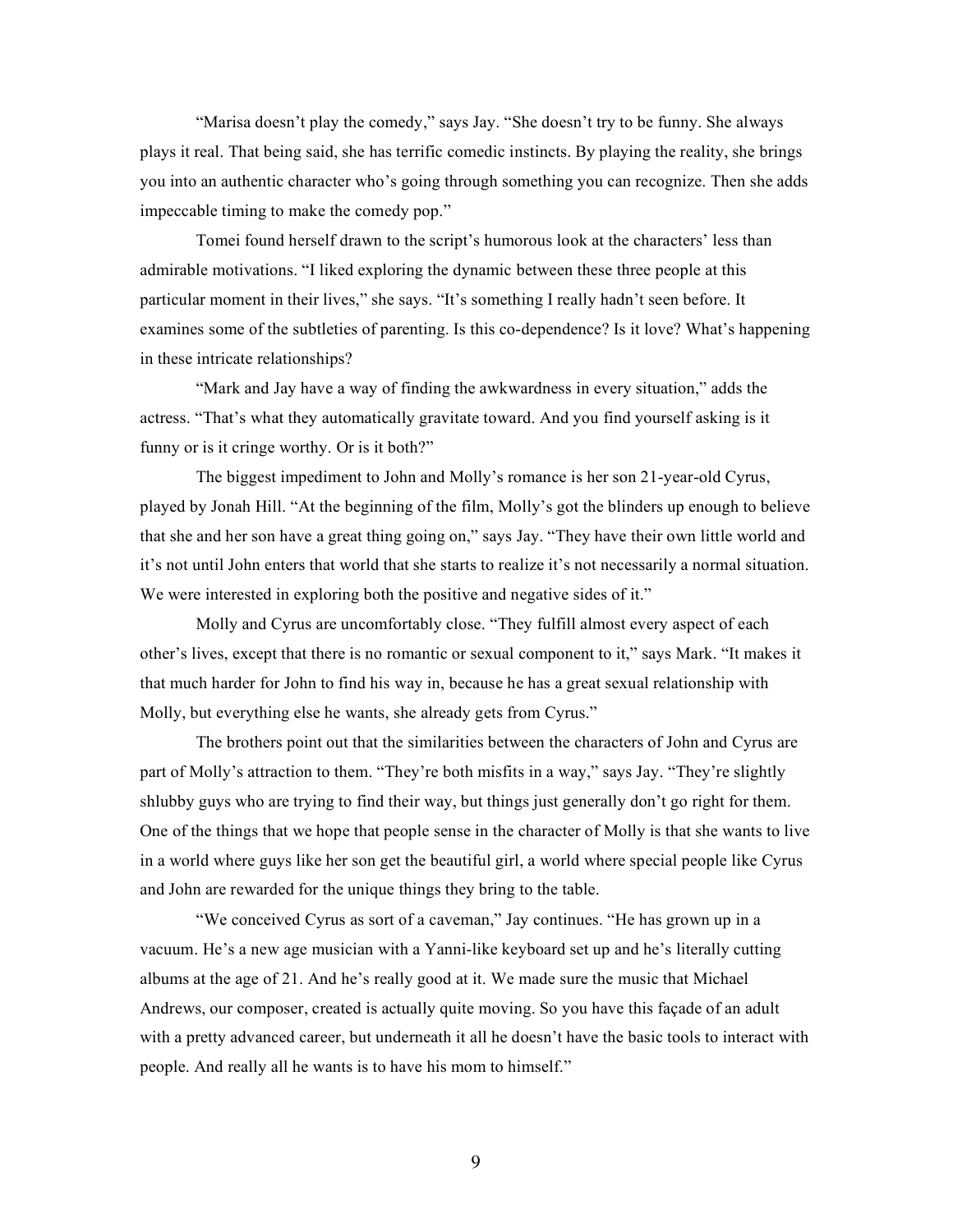The relationship between John and Cyrus is perhaps the most complex in a film full of complicated relationships. It would have been easy and perhaps more obvious to allow the conflict between them to develop into broadly comic, all-out emotional warfare. "That was one thing we didn't want for this movie," says Mark. "The competition between the two of them needed to be nuanced. It's based in Cyrus's deep-rooted fear of losing his mother and John's equally deep-rooted fear of dying alone. Those are very serious elements that add a layer of drama to the comedy."

Finding an actor the right age to play Cyrus who was also skilled enough at improvisation to match wits with John C. Reilly presented a challenge, and the filmmakers found a worthy contender in Jonah Hill. "Watching John and Jonah together is like watching the seventh game in the World Series and the best pitchers are on," says Mark. "They sit down in a scene together and they each know that if they don't bring their best, they're going to look stupid. It really is a matching of minds. There's an element of competition, but they're also this perfect puzzle that fits together really, really well."

Best known for his work in outrageous comedies including SUPERBAD, FORGETTING SARAH MARSHALL and KNOCKED UP, Hill is breaking with his image in this role. Cyrus is clean cut, articulate and disarmingly earnest. "Cyrus is a lot different from the characters I've played in other movies," says Hill. "He's very manipulative and smart, but emotionally disturbed, which you can see in how threatened he is by his mother's new relationship."

Hill and Reilly had acted together once before in a short scene in WALK HARD: THE DEWEY COX STORY and had often discussed working together more closely. "I love John C. Reilly," says Hill. "He's just a stand-up guy. As an actor, I don't think I'm anywhere near as talented as he is—he's one of my favorite actors ever and I learned so much working with him. I would never compare myself to an actor that great."

 "And Marisa's supremely talented," he adds. "She's amazing in whatever she does, which is great because this movie is not a straightforward comedy. There are a lot of dramatic elements to it and she is always incredibly real."

 One of the hallmarks of a Duplass brothers production is the enormous empathy they extend to all of the characters they create, something that is very clear in the portrayal of John's ex-wife, Jamie, played by Catherine Keener. "We're interested in portraying life and relationships in ways that are a little bit different," says Jay. "Usually the ex-wife is kind of a bitch that the guy is just trying to get out from under, but Jamie is John's last tie to the world as he used to know it. The fact that they're still best friends is really sweet, but it's also the saddest thing I could imagine—that his last good relationship is with his ex-wife and she's about to remarry."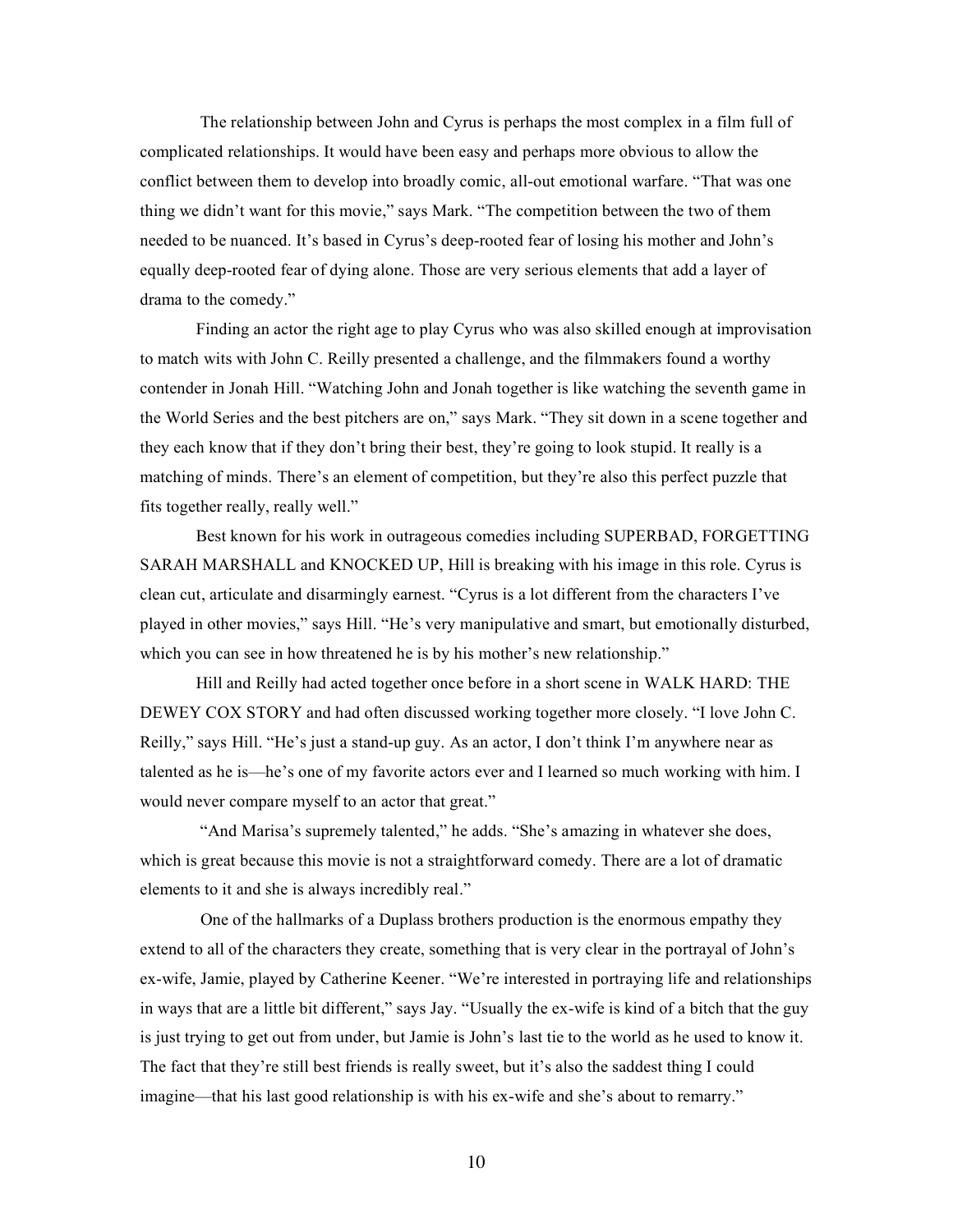Keener brings warmth and generosity to what might have been a stock character, says Mark. "Jamie was a very tricky role. Catherine found something very specific about her connection with John. When you see them onscreen, you know they've been friends forever. And it takes a special person to put up with the kind of whining that comes from an ex-husband like him. Catherine is just that way. She's a very effervescent person and full of love.

"There's also something great about the element of guilt that exists between exes," he continues. "Jamie feels a little guilty because she divorced him, so she stays around to take care of him. Now she has a vested interest in getting him up on his feet so she can move on with her life<sup>"</sup>

Keener, who has recently been seen in THE SOLOIST and WHERE THE WILD THINGS ARE, enjoyed THE PUFFY CHAIR enough to do a little research on its creators. "I looked up a Sundance YouTube interview with Jay and Mark," she explains. "They were really kind of adorable. Add to that John's an old friend of mine and one of the best actors I know and it seemed like it would be a fun movie to make."

Keener had also worked with Hill on THE 40 YEAR OLD VIRGIN. "It was one of Jonah's first jobs," she says. "He got a little wise with me in an improv. He called me a bitch in the scene to rile me and it did. I'm not surprised that Jonah got so successful. You could tell on that first day, he's really talented. And he's still the same good guy after his really great success."

Matt Walsh, who has performed with the comedy group, The Upright Citizen's Brigade, plays Jamie's husband-to-be, Tim. His years of doing live improv gave him the courage to do nothing when the situation called for it, say the brothers with great admiration. The result is an understated, sharply focused performance. "He just kills it," says Jay. "He plays a really nice guy who is doing his best to put up with his soon-to-be-wife's very unhealthy and time-consuming relationship with her ex-husband. Matt plays it really smart and really subtle."

Walsh, who also appeared in the hit comedy THE HANGOVER, admires the Duplass brothers' idiosyncratic cinematic vision. "I find their humor very funny, because it's smart and it allows things to play out realistically," the actor says. "They go to a slightly odd place, and I enjoy that. The laughs are realistic and offbeat, but completely character-based. Working with them is exciting because Mark and Jay create unusual stories and then inside those stories, the actors are allowed to make all sorts of odd choices that establish their characters."

Both Duplass brothers came away from their first foray into Hollywood filmmaking pleasantly surprised by their experience with the actors. "We weren't sure we would be able to get the kinds of performances we wanted out of movie stars," says Mark. "But every actor that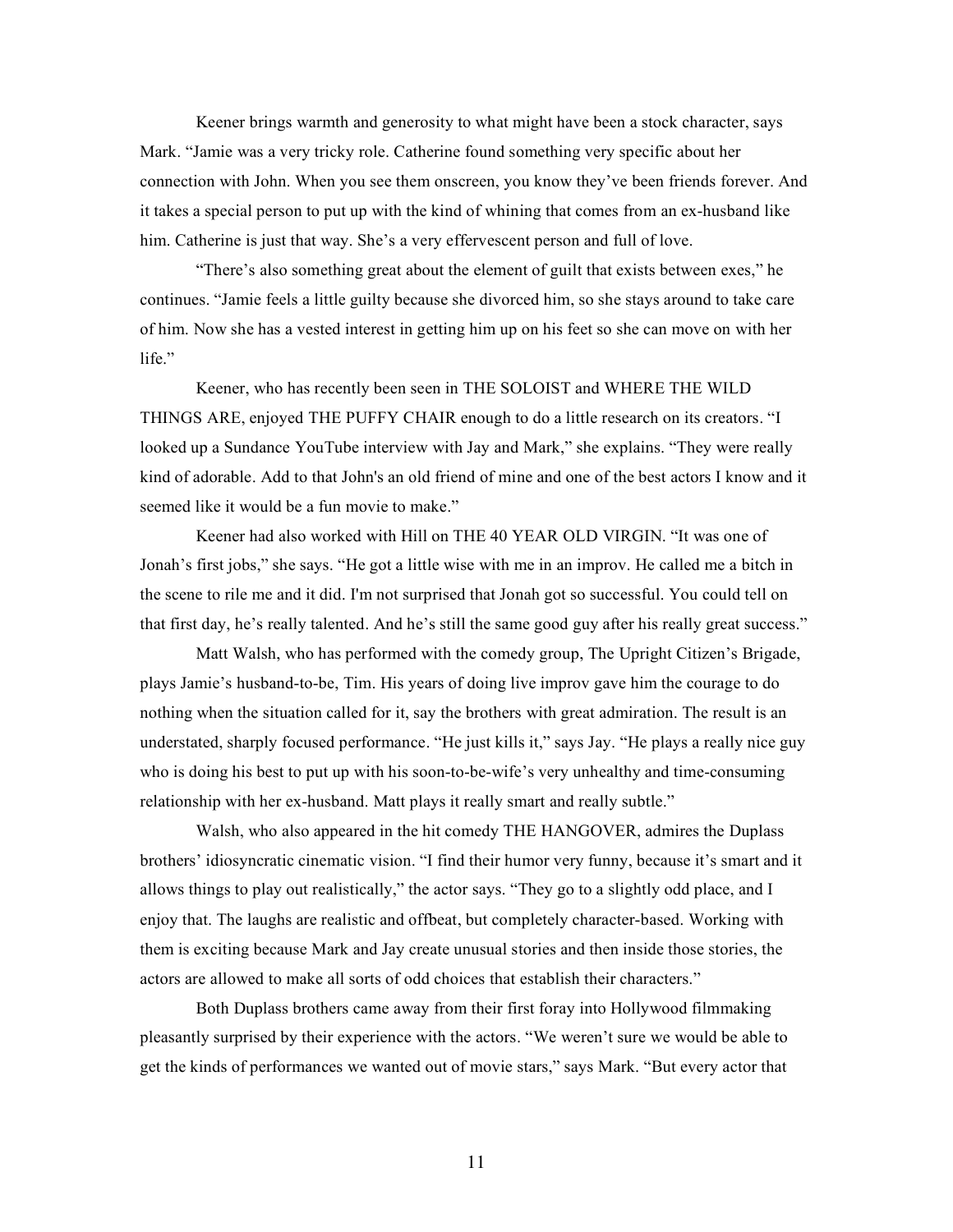came on our set was so open and so excited to go through this process with us. It was pretty seamless."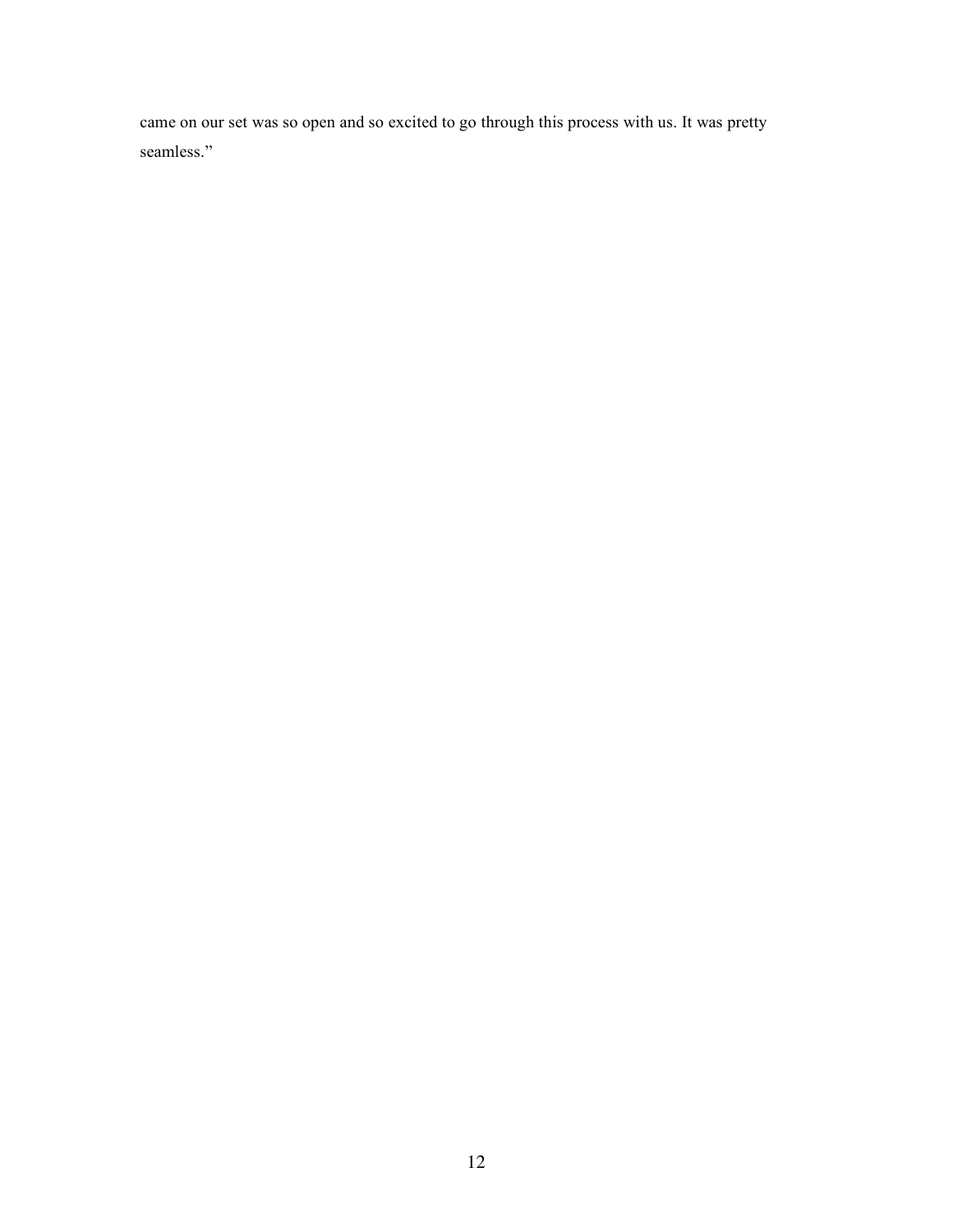## **WELCOME TO THE DUPLASSIAN METHOD**

Working with Jay and Mark Duplass has always been a unique experience for both cast and crew members, and the brothers saw no reason to change their idiosyncratic approach for their first Hollywood film. Their unconventional methods ranged from shooting the script in chronological order to allowing the actors to develop their own dialogue and blocking. Even the most experienced hands were surprised and energized by it.

"I think we should write a book about the 'Duplassian Method,' because it is fascinating on every level," says co-producer Chrisann Verges. "For me, the most wonderful thing about the way they worked was that we shot in script order. We could see the story unfolding and watching dailies was like a soap opera. What's happening to Molly and Cyrus and John today? The actors told me they really enjoyed that because they were able to grow in their relationships, much as you would in real life."

In another major break from more traditional filmmaking, the brothers don't set up specific action for their shots. "We bring the camera to the actors as opposed to bringing the actors to the camera," says Jay. "We found that we couldn't get the performances we were looking for by putting actors on marks, so we started fostering realistic experiences and capturing them like documentary filmmakers. In the beginning, Mark was holding a boom, I was holding the camera, and it was all literally going down right in front of us."

As irregular as that technique may seem, it creates the immediacy the Duplasses—and their actors—value. "I love the way they use the camera," say Marisa Tomei. "A lot of the time they had two cameras going at once, which allowed them to catch everything as it happened the first time. It was really great for the actors, because we were able to be right there at the same exact moment as our scene partners."

To further that sense of realism, the brothers flood the set with light so the actors can go where they want to go, without worrying about hitting their marks. "We had to spend a lot of time rigging the set," says Verges. "But once it's rigged, the actors can get in there and do their scenes. And once we started shooting, we shot a lot. Since we were using an HD camera, we didn't have to be concerned with how much or how long we shot. We might shoot five hours of footage a day."

As recently as five years ago, those long takes wouldn't have been possible, but the advent of high definition systems, like the RED camera used on CYRUS, gives filmmakers amazing flexibility. "We did 15-minute takes in this movie and we got gold by not interrupting them," says Jay. "Plus, shooting 35 millimeter film, you have a giant beast of a camera on your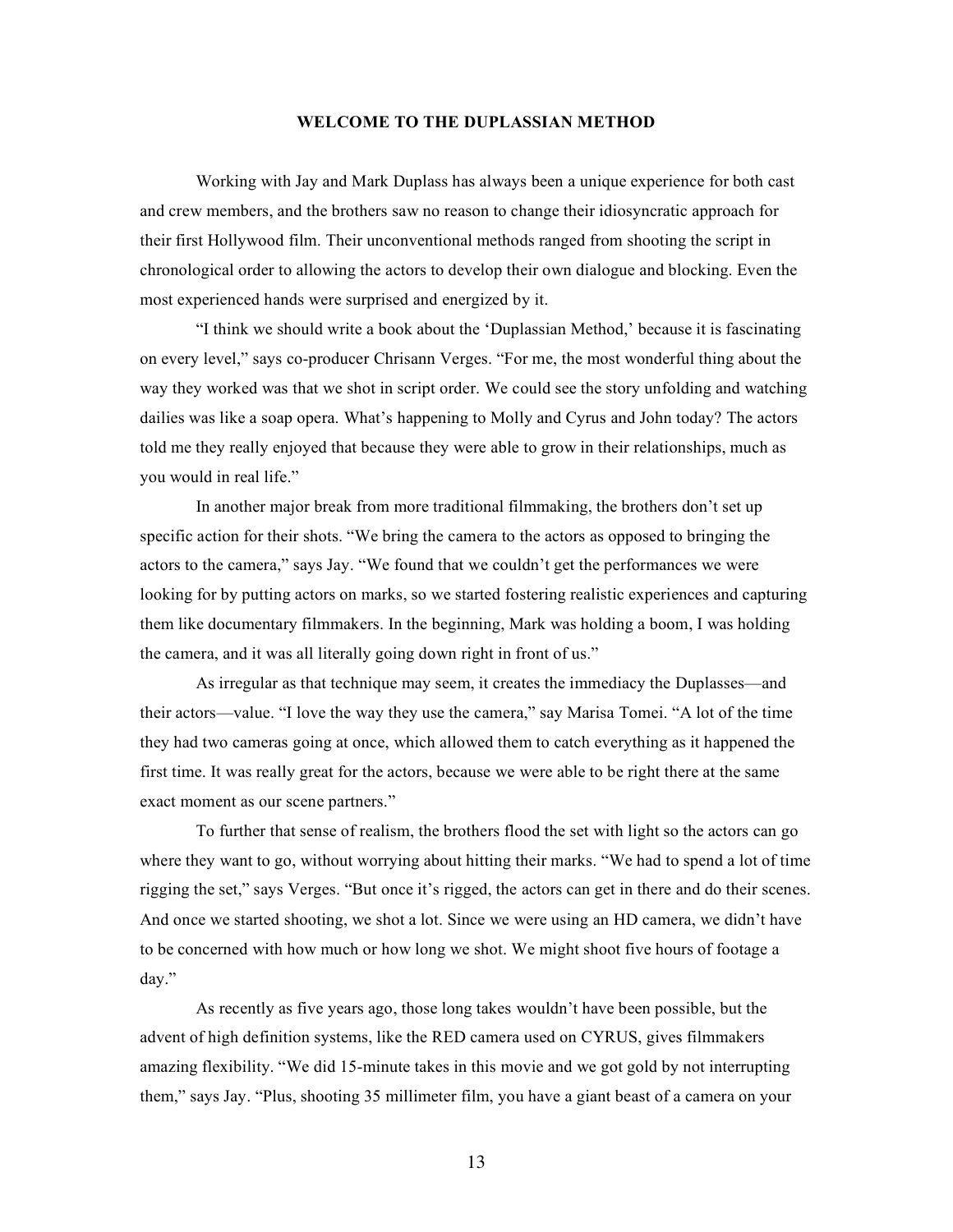shoulders. I'm one of the camera operators and I'm not a strong person, so that was a big part of the decision to go with RED as well."

But it's the improvisation that is truly the heart of the brothers' unique brand of filmmaking. "We would start with the script and then go into improv," says Verges. "Maybe the first third of a take was scripted, but just when you thought the scene was over, they'd let the camera run a little bit more and get these great nuggets at the end."

And while that's a big part of what makes their films special, it also means the filmmakers must be able to rely on their actors to know the characters inside and out. "These actors are really intelligent," says Jay. "They know what they're doing and they understand scripts and storytelling a lot better than most people. What Mark and I do is give them a very specific objective for each scene. For instance, 'You are very angry with this person and your job is to get out of this room.'

"And then we secretly tell the other person, 'Whatever you do, do not let this person out of the room,'" he continues. "If you just go with those two objectives, you're going to have a scene, and if you have really good actors who understand the story and the characters, you're going to see amazing, crazy things happen. The language and specifics and the subtleties change on every take."

For the actors, improvisation brings both freedom and responsibility. "Once you start improvising, the characters take on a life of their own," says Reilly. "Sometimes they leave the script behind. Most of the time, we did the scripted scene once or twice, and then we changed things around or looked for new jokes. A lot of times we never even did the scripted version. We used it as a blueprint for what was supposed to happen in the scene. I like improvising, but it's also kind of like screenwriting on your feet."

After each day's shooting, the brothers reviewed the footage and made decisions about the progression of the story based on what they felt worked. "Mark and I have learned to sublimate our preconceived notions and do what's best for the movie," says Jay.

The result is a very personal film that reflects the Duplass brothers' singular worldview. "This movie feels very homemade and I think that's their intention," says Jonah Hill. "And when I say 'homemade,' I mean it's not like something you get at The Gap—it's the sweater your grandma made you. It's not like any other film I've ever made."

"I hope that people experience something they can connect to," says Jay Duplass. "And I hope we frame it in a way that makes them laugh. Life can be very painful, so we try to put it up on screen in a way that makes people laugh at the whole situation."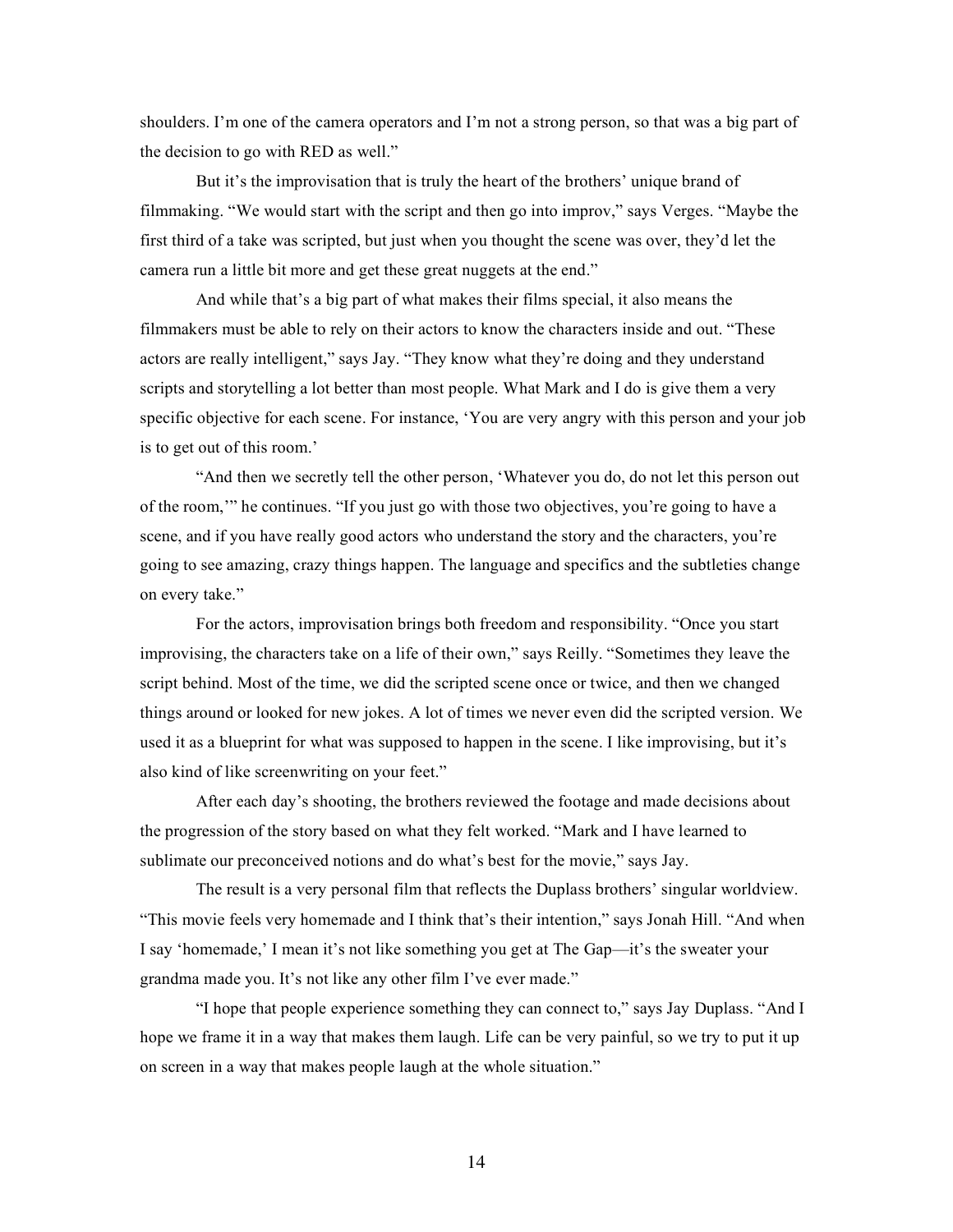"The main reason an audience comes to see a movie like this is to see something that is as true to life as you can get on film," adds Mark Duplass. "Our goal is to deliver something that makes the audience feel like we put a microphone in their bedrooms and recorded the last conversation they had. We are trying to understand the human condition, but in a way that's funny and makes us feel like we're not alone. There are some very quirky characters that we've built here, but the truth is, they're a lot like us."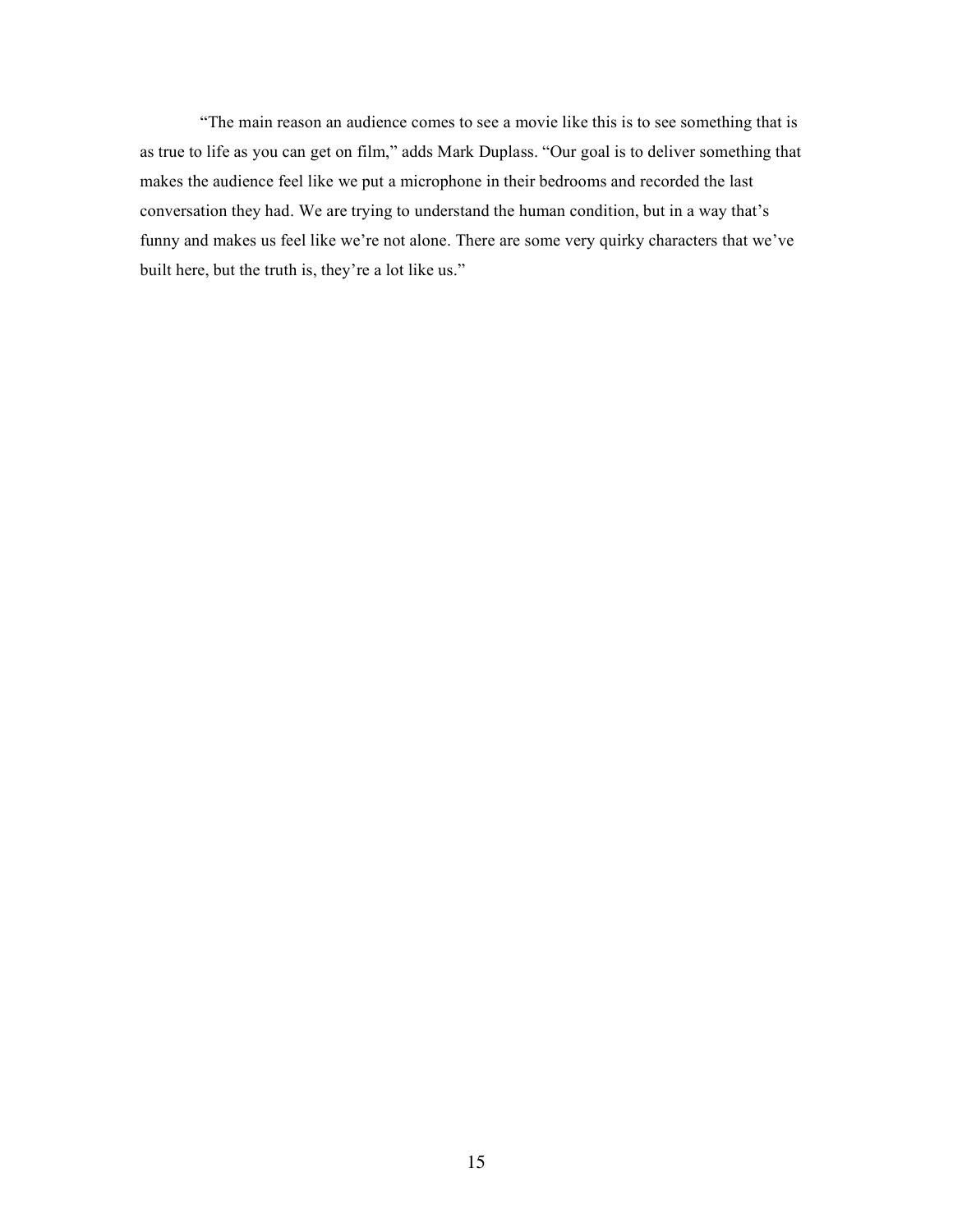# **ABOUT THE CAST**

**JOHN C. REILLY (John)** has been nominated for an Academy Award<sup>®</sup> and multiple Golden Globe Awards<sup>®</sup> as an actor, making an impact in both the comedic and dramatic realms of cinema. For his standout performance in the Best Picture-winning musical CHICAGO, Reilly received both Oscar® and Golden Globe nominations for Best Supporting Actor.

The very same year, Reilly starred in two other Best Picture nominees, Martin Scorsese's GANGS OF NEW YORK and Stephen Daldry's THE HOURS. This marked the first time that a single actor had played significant roles in three of the five films in this prestigious Oscar category.

Reilly also received two Golden Globe nominations for WALK HARD: THE DEWEY COX STORY: Best Performance by an Actor in a Motion Picture – Musical or Comedy and Best Original Song – Motion Picture (he co-wrote the film's title song). Reilly's co-written song was also Grammy® nominated for Best Song Written for Motion Picture, Television or Other Visual Media.

Reilly recently lent his voice to the animated film 9, starring opposite Elijah Wood and Jennifer Connelly. He also starred opposite Salma Hayek in CIRQUE DU FREAK: THE VAMPIRE'S ASSISTANT.

Born in Chicago and the fifth of six children in an Irish-Lithuanian family, Reilly studied at the Goodman School of Drama. Reilly's first film role came in the 1989 Brian De Palma drama CASUALTIES OF WAR. This was followed by appearances in a wide array of films including DAYS OF THUNDER, SHADOWS AND FOG, WE'RE NO ANGELS, WHAT'S EATING GILBERT GRAPE, HOFFA, GEORGIA, DOLORES CLAIBORNE and THE RIVER WILD. However, it was as a regular in director Paul Thomas Anderson's films that Reilly really began attracting attention with his performances in HARD EIGHT, BOOGIE NIGHTS and MAGNOLIA.

For his starring role opposite Jennifer Aniston in THE GOOD GIRL, Reilly garnered an IFP Spirit Award nomination. After the comedy smash TALLADEGA NIGHTS: THE BALLAD OF RICKY BOBBY, Reilly reunited with Will Ferrell and producer Judd Apatow for the hit comedy STEP BROTHERS.

Other film credits include A PRAIRIE HOME COMPANION, DARK WATER, THE AVIATOR, CRIMINAL, THE PERFECT STORM, FOR LOVE OF THE GAME, NEVER BEEN KISSED, ANGER MANAGEMENT, STATE OF GRACE and THE THIN RED LINE*.*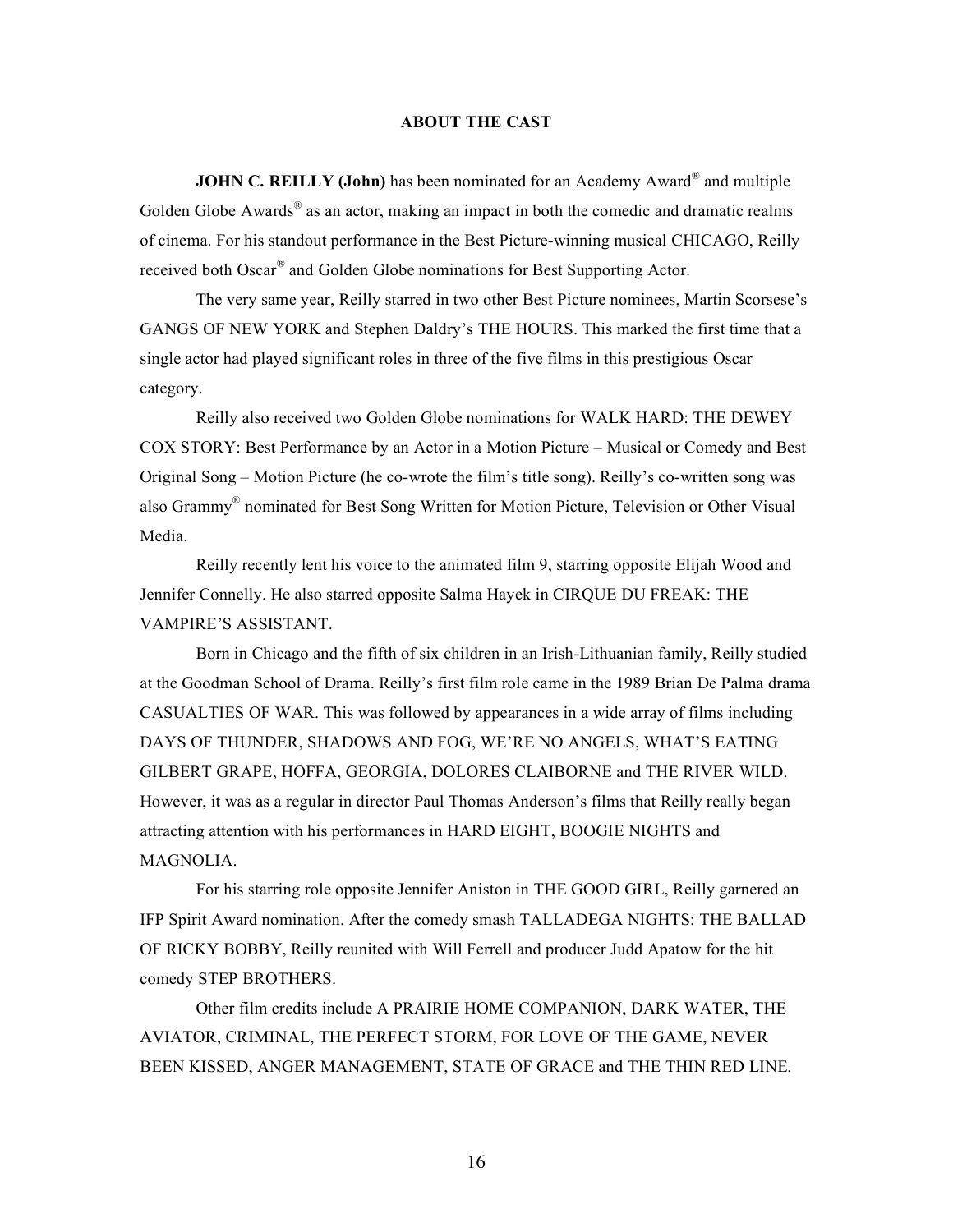Reilly returned to his theater roots in 2005 when he starred in the Broadway production of Tennessee Williams' classic *A Streetcar Named Desire*. Previously, he starred opposite Philip Seymour Hoffman in Sam Shepard's Tony® Award nominated Broadway production *True West*. For this 2000 role, Reilly garnered an Outer Circle Critics Award and a Tony nomination for Best Performance by a Leading Actor. His other stage credits include starring with Gary Sinise in the Steppenwolf Theater productions of *The Grapes of Wrath* and *A Streetcar Named Desire* as well as producing and playing the title role in Ionesco's *Exit the King*, at the Actors' Gang Theater in Los Angeles.

**JONAH HILL (Cyrus)** has quickly become one of the industry's most sought-after actors and undeniable comedic forces. Perhaps best known to date known for his starring role opposite Michael Cera in Greg Mottola's critically-acclaimed comedy SUPERBAD in 2007, Hill began his career in one-scene plays that he wrote and performed at the gritty Black & White bar in New York City. After landing a role in David O. Russell's I ♥ HUCKABEES, alongside Dustin Hoffman and Lily Tomlin, Hill had a small role in Judd Apatow's directorial debut THE 40 YEAR OLD VIRGIN, with Steve Carell which has led to a fruitful collaboration as Hill has gone on to work with Apatow in his other directed-films KNOCKED UP and FUNNY PEOPLE. He reunited with Apatow in the 2009 comedy FUNNY PEOPLE, starring Adam Sandler and Seth Rogen and will be toplining this summer's comedy GET HIM TO THE GREEK along with Russell Brand.

The 26-year-old continues to confirm his place in a new generation of comedic writer/actors. Hill was recently seen in THE INVENTION OF LYING with Ricky Gervais, Jennifer Garner and Tina Fey. He lent his voice to the character of Snotlout in the upcoming HOW TO TRAIN YOUR DRAGON, with Gerard Butler and America Ferrera and will also be "heard" later this year in MEGA MIND opposite Will Ferrell and Brad Pitt.

Wanting to demonstrate his writing talents, Hill is currently co-writing THE ADVENTURER'S HANDBOOK and will also star in and produce the film. He is also set to write the features PURE IMAGINATION and 21 JUMP STREET.

**MARISA TOMEI (Molly)** continues to effortlessly bridge the gap between rich, dramatic performances and smart, comedic turns. Working with large studios or independent houses, Marisa consistently brings her independent spirit to every project with which she is involved.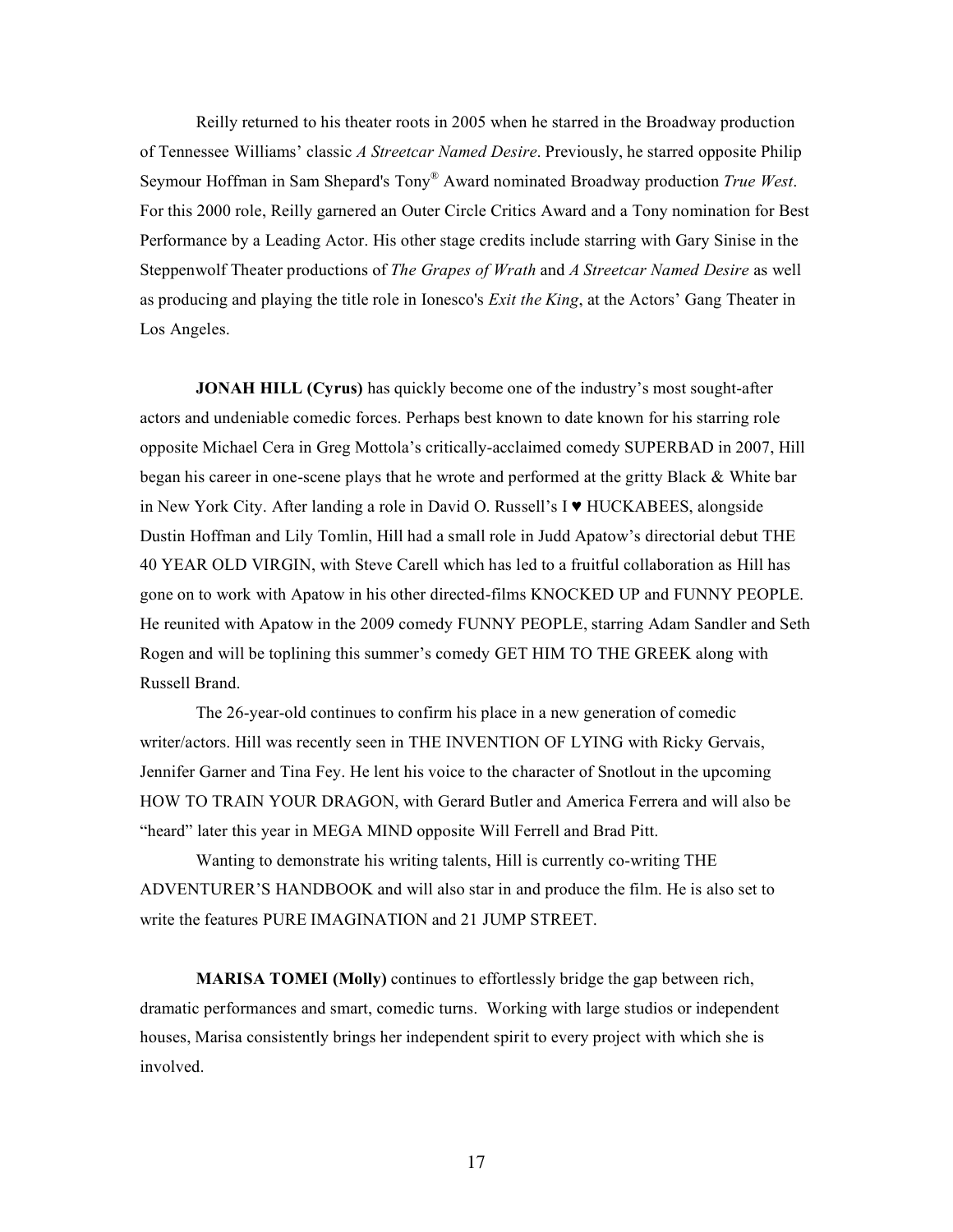Marisa won an Academy Award for Best Supporting Actress for her role in MY COUSIN VINNY. Tomei took a dramatic turn with IN THE BEDROOM, earning her second Academy Award Nomination. Marisa received her third Academy Award Nomination for Best Supporting Actress for Darren Aronofsky's critically acclaimed indie drama THE WRESTLER.

Most recently Marisa traveled to Ethiopia to direct and a short film based on the Nicholas Kristof and Sheryl Wudunn's book Half The Sky. The PBS documentary, which focuses on the exploitation and abuse of women from around the world, will be Marisa's directorial debut.

Marisa can currently been seen in Howard Zinn's documentary THE PEOPLE SPEAK alongside Josh Brolin and Viggo Mortensen. The documentary, which was produced by Matt Damon for the History Channel, brings together these accomplished performers to re-create emotional stories of the past.

Marisa was seen in Sidney Lumet's critically praised jewel heist drama, BEFORE THE DEVIL KNOWS YOU'RE DEAD, alongside Ethan Hawke and Philip Seymour Hoffman. For her role in the film, Marisa earned an Independent Spirit Award nomination for Best Supporting Actress. Other recent film credits include the political satire WAR INC. with John Cusack, FACTOTUM with Matt Dillon, directed by Bent Hamer; the box office hit WILD HOGS; and the Sundance favorites LOVERBOY (directed by Kevin Bacon) and MARILYN HOTCHKISS.

Tomei's diverse credits include WHAT WOMEN WANT, HAPPY ACCIDENTS, ANGER MANAGEMENT, THE GURU, ALFIE, SLUMS OF BEVERLY HILLS, WELCOME TO SARJEVO, THE PEREZ FAMILY, A BROTHER'S KISS, and UNHOOK THE STARS opposite Gena Rowlands, for which she was honored by her peers with a Screen Actor's Guild nomination.

Fiercely committed to the stage, Tomei recently starred on Broadway in Caryl Churchill's now-classic feminist drama *Top Girls*. She also starred on Broadway opposite Al Pacino in Oscar Wilde's *Salome* in the title role. Her previous theater credits include Will Eno's *Oh! The Humanity and Other Good Intentions*, Nobel Prize-winning playwright Dario Fo's *We Won't Pay! We Won't Pay!,* Clifford Odet's *Waiting for Lefty* and *Rocket to the Moon*, both directed by Joanne Woodward, among many, many others. Tomei also starred in Noel Coward's *Design for Living* at the Williamstown Theater Festival. Tomei is a member of the Naked Angels Theater Company in New York City.

**CATHERINE KEENER (Jamie)** is an accomplished actress at once vibrantly potent and firmly grounded in her roles; she continues to be a dominant force on screen. Keener was most recently seen in WHERE THE WILD THINGS ARE*,* a film adaptation of Maurice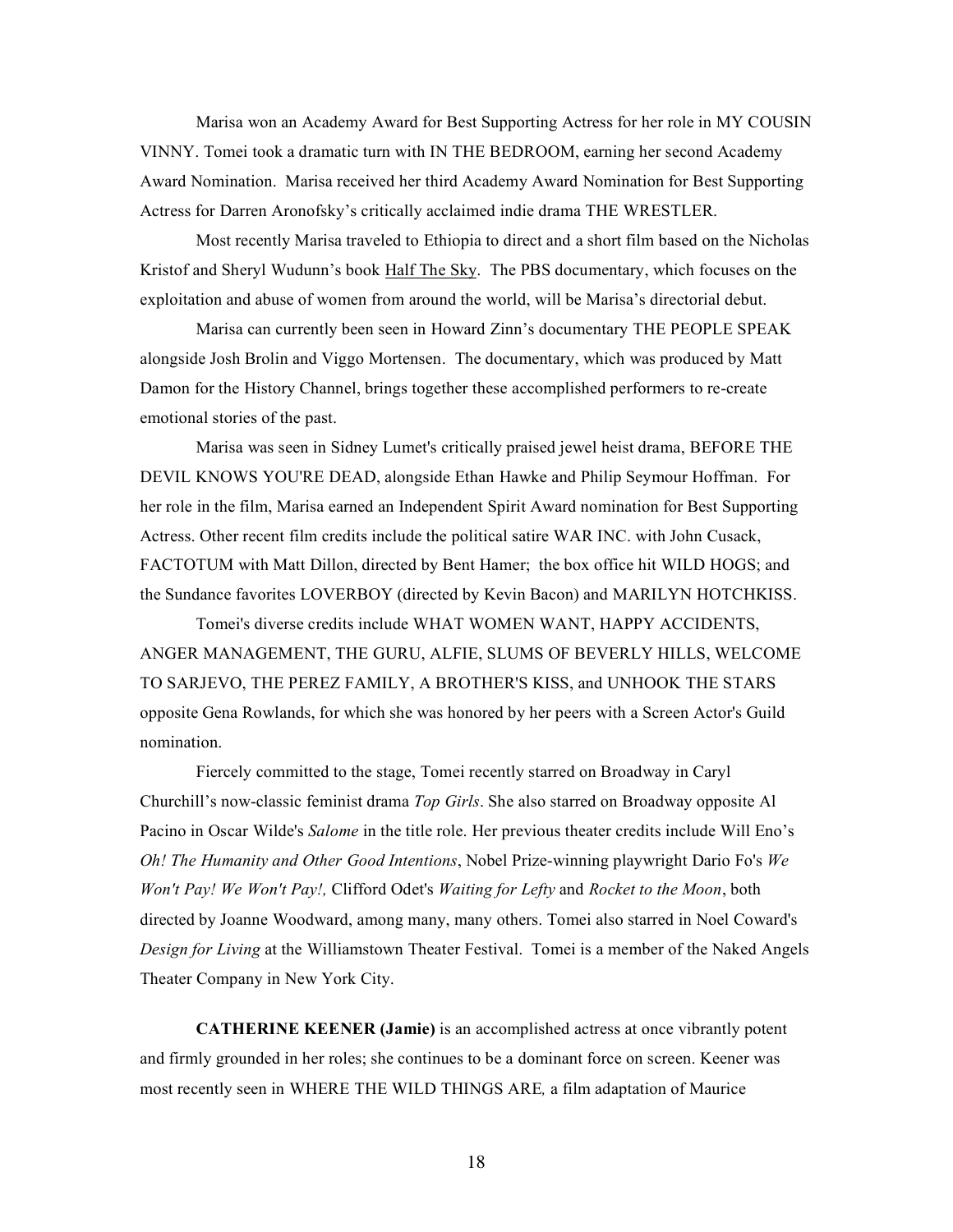Sendak's children's book directed by Spike Jonze and co-written by Jonze and Dave Eggers. She also appeared in Joe Wright's drama THE SOLOIST*,* with Robert Downey Jr. and Jamie Foxx. She will be seen in the forthcoming Nicole Holofcener comedy PLEASE GIVE*,* starring opposite Oliver Platt and Rebecca Hall.

For her performance as Nelle Harper Lee in CAPOTE*,* opposite Philip Seymour Hoffman, Keener received an Academy Award nomination for Best Supporting Actress as well as a nomination from the Screen Actors Guild. She was also named Best Supporting Actress by the Toronto Film Critics Association.

In 2003, Keener received an Independent Spirit Award nomination for Best Actress for her performance in Holofcener's LOVELY & AMAZING. In 2000, she received an Academy Award nomination for Best Supporting Actress for her performance as Maxine, the manipulative co-worker of John Cusack's puppeteer in Jonze's BEING JOHN MALKOVICH.

Additional film credits include Charlie Kaufman's SYNECDOCHE, NEW YORK*,* Barry Levinson's WHAT JUST HAPPENED*,* Andrew Fleming's HAMLET 2*,* Sean Penn's INTO THE WILD, Holofcener's FRIENDS WITH MONEY, Judd Apatow's THE 40 YEAR OLD VIRGIN, Sydney Pollack's THE INTERPRETER, Rebecca Miller's THE BALLAD OF JACK AND ROSE, Jonze's ADAPTATION, Andrew Niccol's SIMONE, Steven Soderbergh's FULL FRONTAL and OUT OF SIGHT, Danny DeVito's DEATH TO SMOOCHY*,* Neil LaBute's YOUR FRIENDS AND NEIGHBORS, Holofcener's WALKING AND TALKING and SIMPATICO*,* the screen adaptation of Sam Shepard's play. She also appeared in four films by Tom DiCillo: BOX OF MOONLIGHT, JOHNNY SUEDE, LIVING IN OBLIVION and THE REAL BLONDE.

Keener recently appeared in Showtime's "An American Crime" opposite Ellen Page. She was nominated for both an Emmy<sup>®</sup> and a Golden Globe for her portrayal of Gertrude Baniszewski, a suburban housewife who kept a teenage girl (Page) locked in the basement of her Indiana home during the 1960s. Other television credits also include HBO's critically acclaimed anthology "If These Walls Could Talk," directed by Nancy Savoca, and a notable guest appearance on "Seinfeld."

On stage, Keener starred opposite Edward Norton in the Signature Theater Company's critically acclaimed Off Broadway revival of Lanford Wilson's *Burn This* in 2003.

**MATT WALSH (Tim)** Matt Walsh returns to television as the creator, executive producer, and star of a new half-hour comedy series "Players", premiering March of 2010 on SpikeTV. Walsh reunites with long time comedy partner Ian Roberts in the series, playing two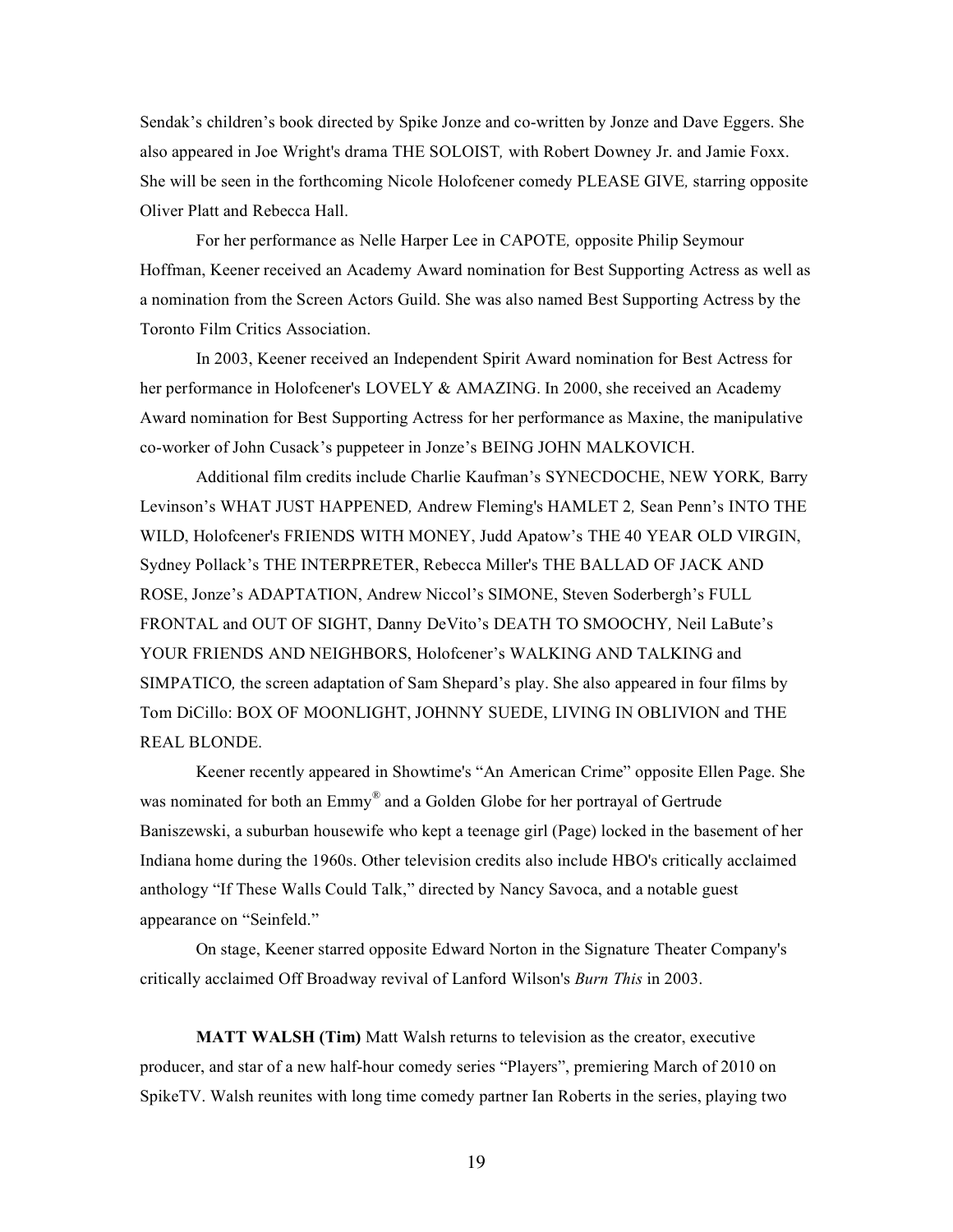brothers with opposite personalities who run a sports bar together. Walsh also had a role in the Warner Brothers feature film comedy THE HANGOVER with Bradley Cooper, Heather Graham, and Ed Helms.

Along with Roberts, Amy Poehler, and Matt Besser, Walsh is a founding member of the *Upright Citizens Brigade* improv comedy troupe in Chicago. Founded in 1990, *The Upright Citizens Brigade* is an award-winning performing group and remains a training ground for up and coming, cutting-edge comedians. Walsh has instructed accomplished comedians such as Ed Helms, Rob Corddry, and Rob Riggle. Walsh played the role of Trotter in the troupe's sketch comedy series, which ran for three seasons on Comedy Central. The first two seasons were released on DVD, and in 2008 the UCB released "ASSSSCAT!," an all-new improv DVD that breaks down each sketch for a better understanding of the UCB method. "ASSSSCAT!" features guests Will Arnett, Ed Helms, Kate Walsh, Horatio Sanz, and Andrew Daly. After the success of their television series, the UCB comedy foursome went on to found two highly successful *Upright Citizens Brigade* comedy theaters located in New York and Los Angeles.

Previously, Walsh produced and starred in the 2006 Comedy Central mockumentary series "Dog Bites Man." He was a correspondent on "The Daily Show" and made regular appearances in comedy sketches on "Late Night with Conan O'Brien" and MTV's "Human Giant."

Walsh has also made memorable scene-stealing appearances in many popular comedy films over the last several years including I LOVE YOU MAN, ROLE MODELS, STEP BROTHERS, SEMI PRO, and OLD SCHOOL. Walsh wrote and starred in the cult indie-comedy MARTIN & ORLOFF, and consulted on last summer's comedy BRUNO starring Sacha Baron Cohen.

Walsh currently resides in Los Angeles with his wife and child.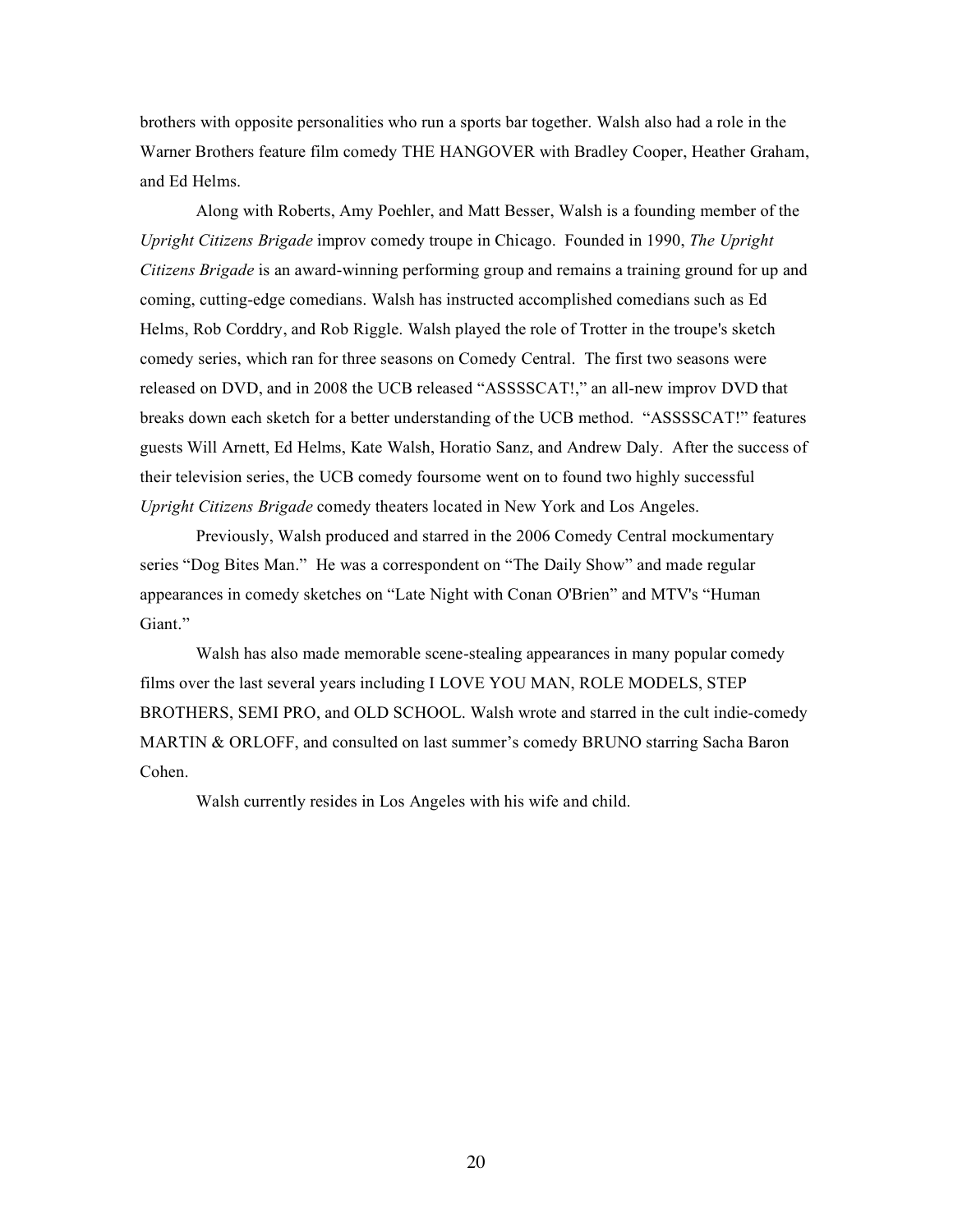### **ABOUT THE FILMMAKERS**

After a series of micro-budget Sundance shorts in 2003 and 2004, **JAY & MARK DUPLASS (Writers and Directors)** premiered their first feature "The Puffy Chair" at Sundance in 2005, which was nominated for two Independent Spirit Awards, won the Emerging Vision Award at the SXSW Film Festival, and was jointly distributed by Roadside Attractions and Netflix. The brothers' second effort "Baghead" played at the 2008 Sundance and Tribeca film festivals, and was distributed by Sony Pictures Classics in July of the same year. In addition to writing scripts for several studios, Jay also works as a documentary filmmaker and Mark as an actor (FX's "The League," "Humpday," "Hannah Takes The Stairs," and Noah Baumbach's upcoming "Greenberg"). They will next direct their original script "Jeff, Who Lives At Home" produced by Jason Reitman.

Also in development right now at the script stage is "Table 19" with Sean Levy's 21 Laps.

**MICHAEL COSTIGAN (Producer)** is President of Scott Free, Ridley and Tony Scott's production company which is based at 20th Century Fox. Scott Free worked most recently produced WELCOME TO THE RILEYS directed by Jake Scott with James Gandolfini, Kristen Stewart and Melissa Leo starring; and CRACKS, which Jordan Scott directed starring Eva Green and Juno Temple that IFC will release later this year. Scott Free, with Imagine Entertainment, is in post-production on ROBIN HOOD, which Ridley Scott directed starring Russell Crowe and Cate Blanchett for Universal and UNSTOPPABLE directed by Tony Scott and starring Denzel Washington and Chris Pine.

Costigan made the transition to producing movies in 2004, with BROKEBACK MOUNTAIN. Directed by Ang Lee and adapted from the Annie Proulx short story by Larry McMurtry and Diana Ossana, the film was nominated for Best Picture, and won Oscars for Best Director and Best Screenplay.

Costigan began his career at Sony Pictures, where he was a production executive for nine years. As Executive Vice President of Production, he oversaw the acquisition, development and production of films including Milos Forman's Academy Award-nominated THE PEOPLE VS. LARRY FLINT; James Mangold's GIRL, INTERRUPTED; McG's first installment of CHARLIE'S ANGELS; Guy Ritchie's SNATCH; Gus Van Sant's acclaimed TO DIE FOR; Andrew Niccol's debut film GATTACA; and Wes Anderson's debut feature BOTTLE ROCKET. Next for Scott Free is TOWNHOUSE, a new comedy to be directed by John Carney (ONCE) for Fox 2000. Principle photography is slated for August 2010.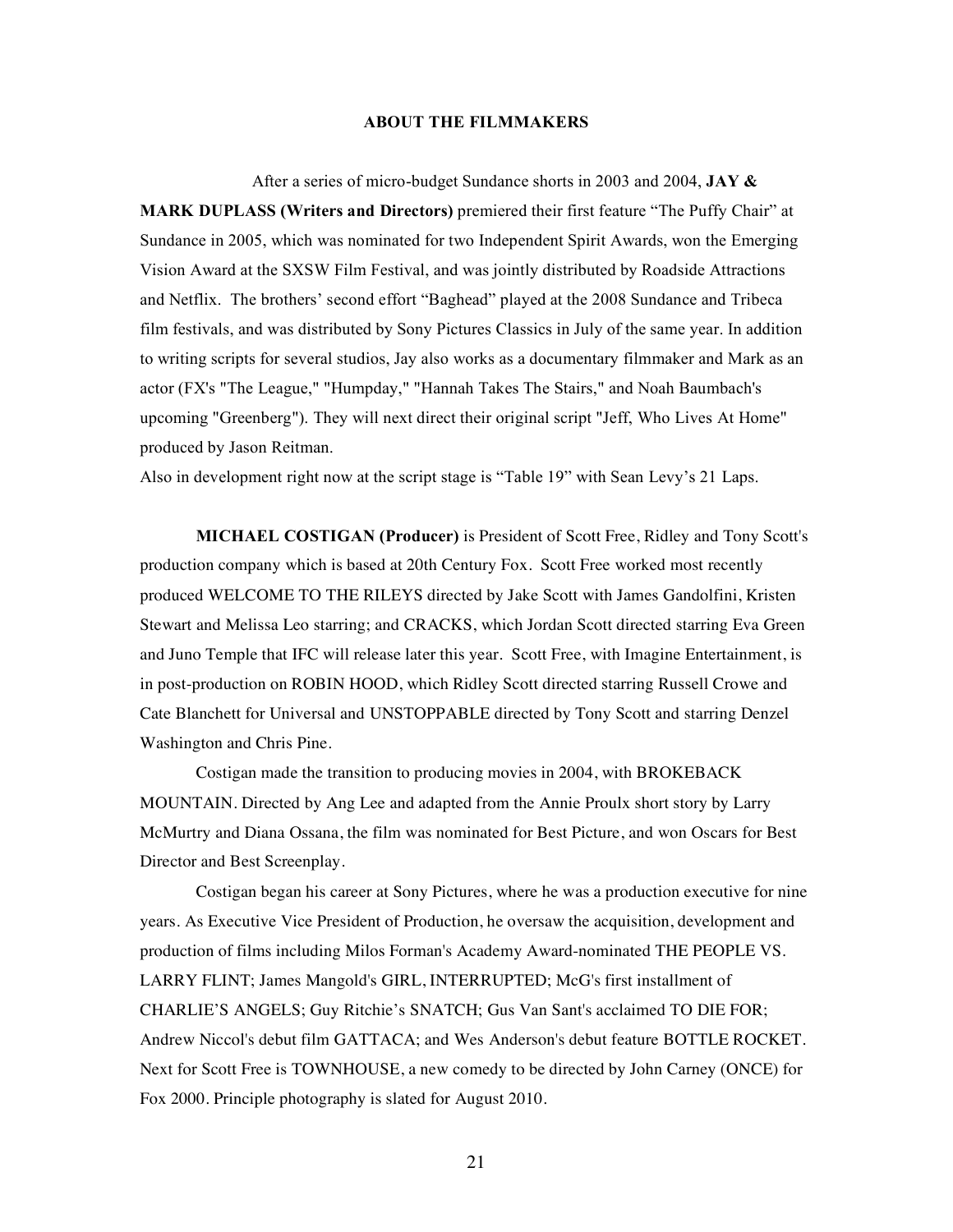**RIDLEY SCOTT (Executive Producer)** is a three-time Academy Award nominated director for his recreation of the deadly 1993 battle in Mogadishu, Somalia, in "Black Hawk Down" (2002) which won two Oscars (out of four nominations); for the epic adventure "Gladiator" (2001), his dramatic evocation of ancient Rome that grossed over \$800 million worldwide and won five Oscars including Best Picture and Best Actor for Russell Crowe (out of twelve nominations); and "Thelma and Louise" (1992), the feminist American road trip film that starred Susan Sarandon and Geena Davis which won the Oscar for Best Original Screenplay (from a total of six nominations including Best Actress nominations for both women).

Scott was also nominated three times for a BAFTA Award for his direction of "Gladiator" and "Thelma and Louise" and for Best Film for "American Gangster"; three times for the DGA award for "Black Hawk Down", "Gladiator", and "Thelma and Louise"; and for a Golden Globe award for his direction of "Gladiator" and "American Gangster".

Scott was born in South Shields, Northumberland, England, and grew up in London, Cumbria, Wales and Germany. He studied graphic design and painting at the West Hartlepool College of Art, and then enrolled at London's Royal Academy of Art, where he completed his first short film. Graduating with honors, Scott was awarded a traveling scholarship to the United States. During his year there, he was employed by Time Life, Inc., where he worked with awardwinning documentarians Richard Leacock and D.A. Pennebaker. Upon his return to the U.K., he joined the BBC as a production designer and, within a year, graduated to directing many of the network's popular TV programs.

After three years, he left to form his own company, RSA, which soon became one of the most successful commercial production houses in Europe (later adding offices in New York and Los Angeles). To date, Scott has directed over three thousand commercials, including the groundbreaking 1984 Superbowl spot for Apple – which aired only once - that Advertising Age in 1995 called the best commercial of the last 50 years, and the provocative "Share the Fantasy" commercial for Chanel #5 that aired in 1979, one of the advertising industry's most remembered ads. His work in the commercial arena has collected awards at the Venice and Cannes Film Festivals, as well as being honored by the New York Art Directors' Club.

Scott made the leap from commercial production ("pocket versions of feature films" he calls them) to feature film with 1977's "The Duellists," the Napoleonic War saga that brought him the Jury Prize at the Cannes Film Festival. His second film switched genres, taking the filmmaker from the past into the frightening future with the sci-fi-thriller, "Alien", which won an Oscar for Best Visual Effects. Scott set the stage for future filmmakers with his next feature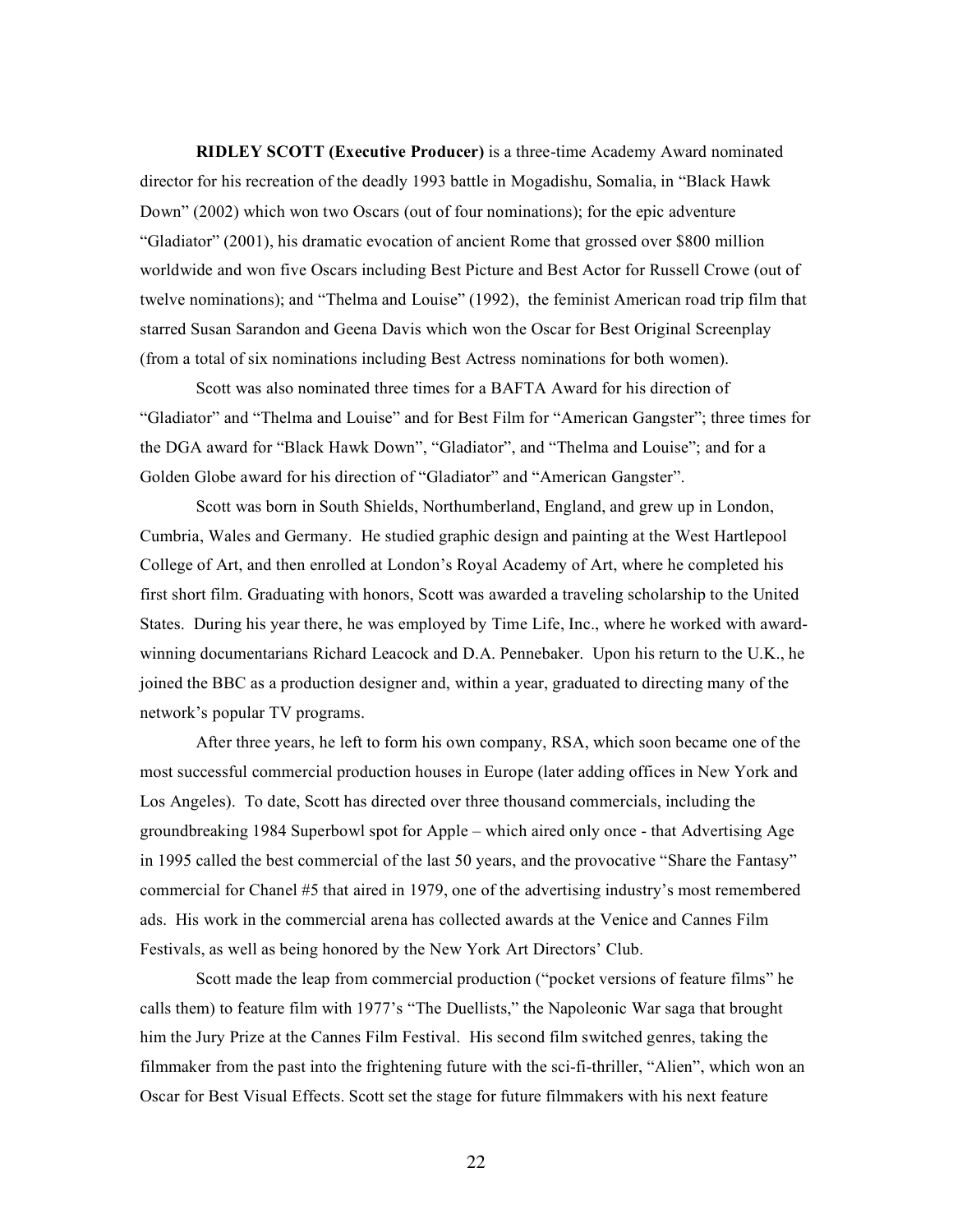"Blade Runner", the landmark film starring Harrison Ford. The film was nominated for two Academy Awards, for art direction and visual effects. It was also added to the National Film Registry (maintained by the U.S. Library of Congress) in 1993. Scott followed this triumph later in the decade with three more films: the big screen fairy tale "Legend", starring Tom Cruise; the urban thriller "Someone to Watch Over Me" with Tom Berenger; and the cross-cultural gangster epic, "Black Rain", starring Michael Douglas and Andy Garcia. In 1987, Scott formed Percy Main Productions to develop and produce feature films. He followed with "1492: Conquest of Paradise", his historical epic starring Gerard Depardieu as Christopher Columbus, and "The Browning Version", produced by Scott and starring Albert Finney and Greta Scacchi.

In 1995, along with younger brother, filmmaker Tony Scott, he formed Scott Free Productions, which produced "White Squal," with Jeff Bridges, "G.I. Jane" starring Demi Moore, and the blockbuster seque, "Hannibal" with Anthony Hopkins and Julianne Moore (all three directed by Ridley). Scott Free also produced "Clay Pigeons" and "Where the Money Is", a caper comedy starring Paul Newman.

Scott Free Television currently produces CBS's Friday night hit show "Numb3rs", moving into its sixth season, as well as the new CBS drama "The Good Wife", starring Julianna Margulies and Chris Noth. Past projects include: the Emmy-nominated "The Andromeda Strain", a mini-series for A&E adapted by Pulitzer-Prize winning author Robert Schenkkan; the Golden Globe nominated TNT mini-series "The Company", starring Alfred Molina and Michael Keaton; Emmy and Golden Globe award winning telefilm "The Gathering Storm", starring Albert Finney and Vanessa Redgrave; and "RKO 281" staring Liev Schreiber as Orson Welles, also for HBO. In addition to Showtime's Cable ACE-winning anthology series "The Hunger", other recent pursuits include the one-hour direction of Bruce Beresford's "Orpheus," featuring Mena Suvari.

Scott's recent directing efforts include: the Russell Crowe and Leonardo DiCaprio-led CIA thriller "Body of Lies"; the gritty Harlem-set drama, "American Gangster", also starring Russell Crowe and Denzel Washington; the French-set comedy "A Good Year" with Russell Crowe and Albert Finny; the caper comedy, "Matchstick Men," starring Nicolas Cage and Sam Rockwell; and the epic story of the Crusades, "Kingdom of Heaven", with Orlando Bloom and Jeremy Irons. Scott also recently executive produced Kevin Reynolds' costume epic, "Tristan & Isolde"; Curtis Hanson's family drama "In Her Shoes"; and "The Assassination of Jesse James by the Coward Robert Ford", starring Brad Pitt and Casey Affleck.

Scott's latest directing effort is the timeless tale of "Robin Hood", marking his fifth collaboration with star Russell Crowe. The film also stars Cate Blanchett, William Hurt, and Vanessa Redgrave, and is set to release in May 2010.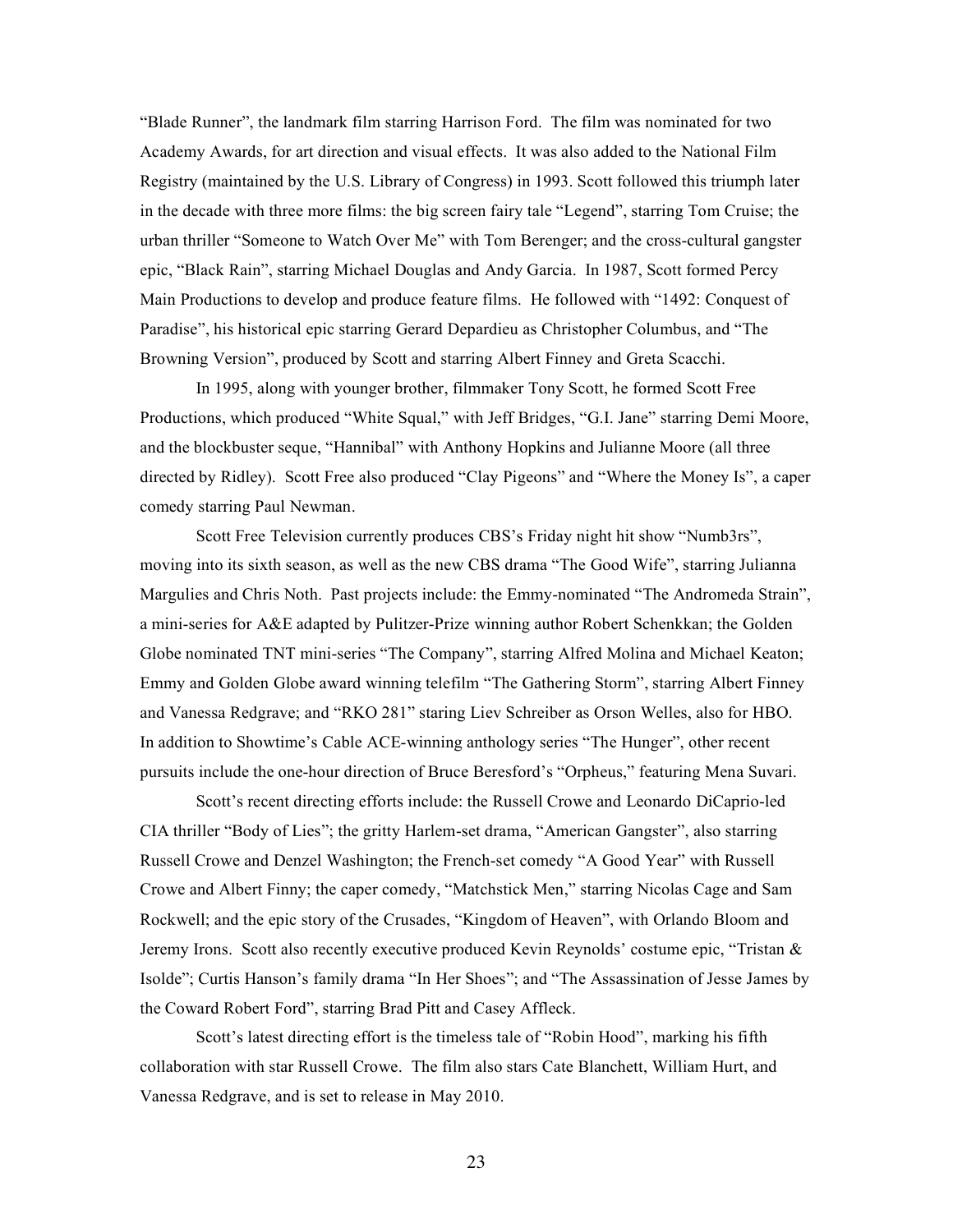In recognition for his contributions to the arts, Scott was awarded knighthood in 2003 from the Order of the British Empire.

**TONY SCOTT (Executive Producer)** Director Tony Scott has created a series of landmark action films, mastering the balance of technical virtuosity with an exuberant sense of tempo. Scott, a member of the exclusive club of billion dollar-grossing directors, has been one of mainstream Hollywood's more reliable and stylish action filmmakers since the mid-1980s. With multiple high profile projects set for release and many more in development, Scott shows no sign of slowing the pace. Scott is currently in production on UNSTOPPABLE, starring Denzel Washington and Chris Pine. He is also currenly producing the big screen adaptation of THE A-TEAM.

Most recently, Scott directed the box office hit THE TAKING OF PELHAM 1 2 3 for Columbia Pictures. Previous to THE TAKING OF PELHAM 1 2 3, Scott directed DÉJÀ VU. DÉJÀ VU marked Scott's third collaboration with Denzel Washington and his sixth collaboration with Jerry Bruckheimer. In 1995, he directed CRIMSON TIDE, starring Washington and Gene Hackman and produced by Bruckheimer, which received both critical and popular acclaim. Scott went on to direct Washington again in the 2004 action thriller MAN ON FIRE, this time alongside Dakota Fanning and Christopher Walken.

Scott made his feature debut in 1983 with the modern vampire story THE HUNGER, starring Catherine Deneuve, David Bowie, and Susan Sarandon. The movie was adapted as a trilogy for Showtime in 1998, in which Scott directed one episode starring Giovanni Ribisi and David Bowie. In 1986, Scott directed Tom Cruise and Kelly McGillis in the mega-blockbuster TOP GUN, whose stunning aerial sequences helped make the film a global success. Scott confirmed his place as one of Hollywood's premiere action directors the following year with BEVERLY HILLS COP II, starring Eddie Murphy.

Scott's ability to mine box office gold from a deft blending of material and talent was evident in Touchstone Pictures' ENEMY OF THE STATE. Reuniting Scott with Gene Hackman and producer Jerry Bruckheimer, the political thriller starring Will Smith, became one of the biggest hits of 1998. In 2001, Scott directed Universal's SPY GAME, a taut, ambitious thriller that reunited screen giants Robert Redford and Brad Pitt. In 2005, after years of development, Scott finally brought his beloved project DOMINO to the screen with an all-star cast lead by Kiera Knightley portraying real life bounty hunter Domino Harvey.

Scott's Additional film credits include: REVENGE (1988), with Kevin Costner and Anthony Quinn; DAYS OF THUNDER (1990), starring Tom Cruise and Robert Duvall; THE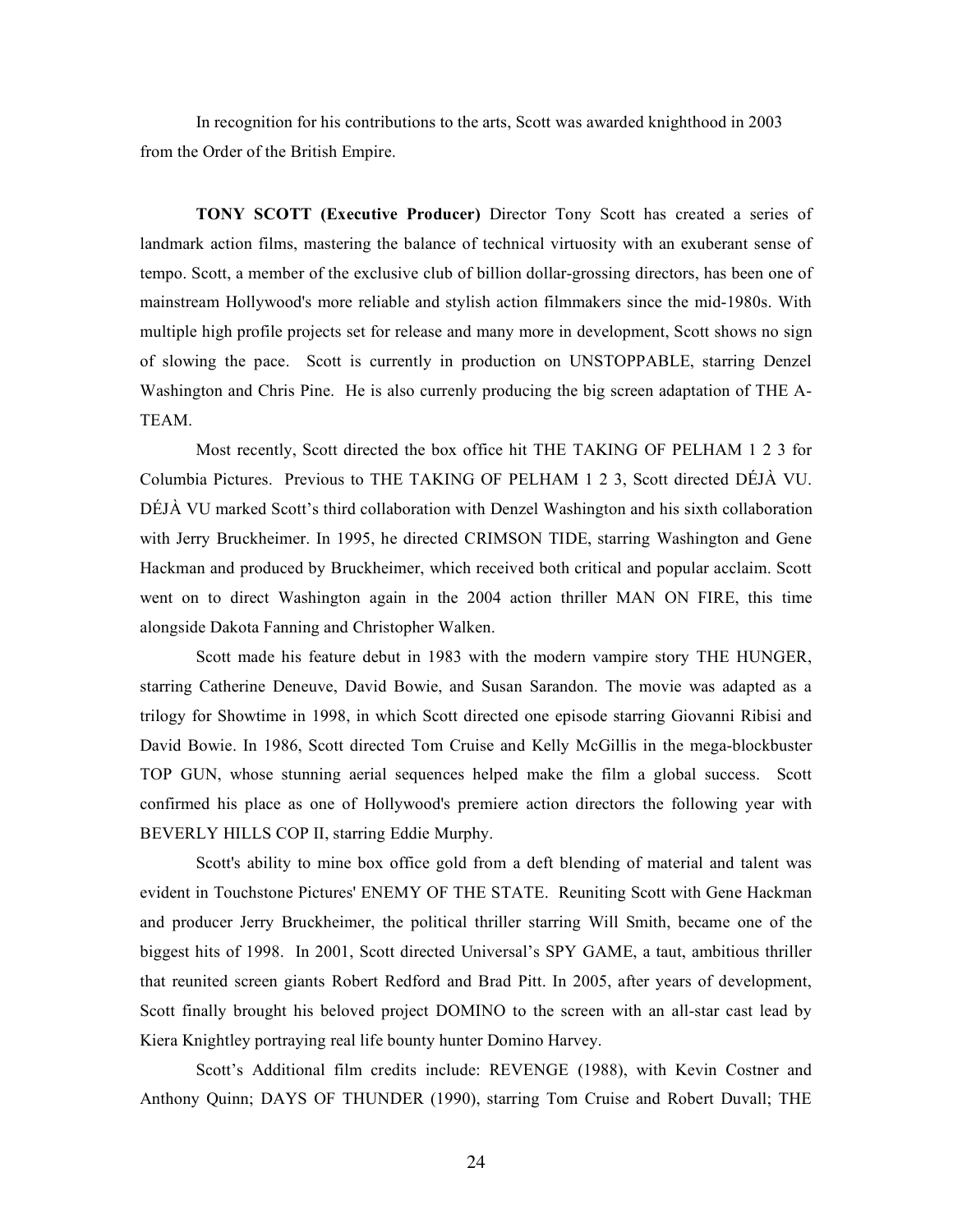LAST BOY SCOUT (1991), with Bruce Willis; the critically acclaimed TRUE ROMANCE (1993), starring Christian Slater, Roseanna Arquette and Christopher Walken, with a script by Quentin Tarantino; and THE FAN (1996), starring Robert De Niro and Wesley Snipes.

Born in Newcastle, Tyne and Wear, England, Scott attended the Sunderland Art School, where he received a fine arts degree in painting. While completing a yearlong post-graduate study at Leeds College, he developed an interest in cinematography and made ONE OF THE MISSING, a half hour film financed by the British Film Institute and based on an Ambrose Bierce short story. He then went on to earn his Master of Fine Arts degree at the Royal College of Arts, completing another film for the British Film Institute, LOVING MEMORY, from an original script financed by Albert Finney.

In 1973, Scott partnered with brother Ridley to form the London-based commercial production company, RSA. Over the next decade, Scott created some of the world's most entertaining and memorable commercials, honing his film vocabulary and picking up every major honor in the field, including: a number of Clio awards, several Silver and Gold Lion Awards from the Cannes International Television/Cinema Commercials Festival, and London's prestigious Designers & Art Directors Award. While working as a commercial director, Scott also made three movies for television: two documentaries and a one-hour special entitled "Author of Beltraffio" from the story by Henry James. In 2002, under the RSA banner, Scott produced a series of stylish short film adver-tainments for automaker BMW starring Clive Owen. Scott himself directed one of these shorts entitled BEAT THE DEVIL that featured Owen, James Brown and Gary Oldman.

In 1995, the two brothers went on to form the film and television production company Scott Free. With offices in Los Angeles and London, the Scott's have produced such films as IN HER SHOES, TRISTAN + ISOLDE and the Academy Award-nominated THE ASSASSINATION OF JESSE JAMES BY THE COWARD ROBERT FORD, starring Brad Pitt. They also executive produce the hit CBS series "Numb3rs", currently in its fifth season, as well as the critically acclaimed new series "The Good Wife" for CBS.

**JAS SHELTON (Director of Photography)** is an award-winning cinematographer who previously collaborated with filmmakers Mark and Jay Duplass on the upcoming film THE DO-DECA-PENTATHLON. His wide range of work includes feature films, music videos and television commercials. He is a graduate of the University of Texas film school as well as the prestigious Maine Photographic Institute.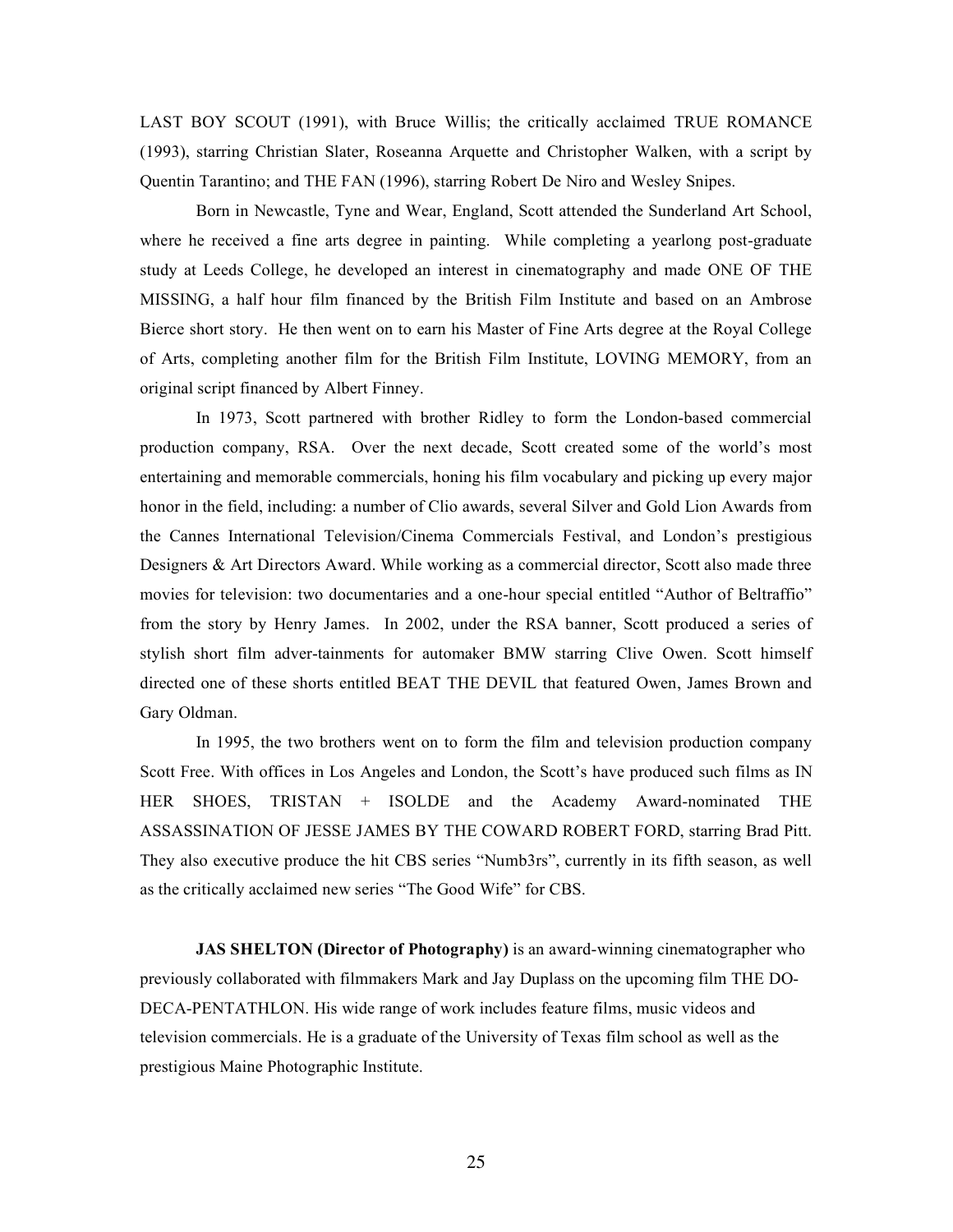Feature film credits include REST STOP: DON'T LOOK BACK, WALKING TALL, GARAGE and PLASTIC UTOPIA as well as second unit work on Peter Berg's FRIDAY NIGHT LIGHTS, the Coen brothers' THE LADYKILLERS and Terry Zwigoff's BAD SANTA.

Shelton also served as cinematographer on the short films BLOOM, FOLLOWING PAULA and CROSSWALK, the latter film a winner of Best Short Film at the New York Film Festival and an Official Selection at the Sundance Film Festival. He also shot MUDDY FORK*,* winner of Best Texas Short at the South by Southwest Film Festival.

Shelton's dual role as director and D.P. on the short film BEYOND BABYLON earned him a Student Academy Awards nomination for Best Short Film.

**ANNIE SPITZ (Production Designer)** is currently working on an untitled cancer comedy for Mandate Pictures, starring James Mcavoy, Seth Rogan and Anna Kendrick. Before collaborating with the Duplass Brothers on CYRUS, she designed Jonathan Levine's critically acclaimed THE WACKNESS, starring Ben Kingsley, which received the Audience Award at the Sundance Film Festival. THE WACKNESS was released by Sony Pictures Classics in 2008 and won praise for its meticulous depiction of early-90's New York City.

Born and raised in suburban Chicago, Spitz moved to Los Angeles shortly after her graduation from the University of Michigan in 2000. She attended the American Film Institute Conservatory in 2002.

**JAY DEUBY (Editor)** is a talented film editor whose films have screened at numerous film festivals around the country. Deuby has a longstanding relationship with filmmakers Mark and Jay Duplass. He edited their award-winning short film *This Is John* and the recent features THE PUFFY CHAIR and BAGHEAD. THE PUFFY CHAIR was one of the breakout hits of the 2005 Sundance Film Festival and was awarded the Emerging Vision Award at South by Southwest (SXSW) the same year. BAGHEAD premiered at the Sundance Film Festival in 2008 as well as the Tribeca Film Festival.

Deuby's other credits include the indie shorts MOMMA'S BOY and INTERVIEW, both of which were accepted at the Sundance Film Festival, as well as LOVEOLUTION, which competed at SXSW.

Originally from Detroit, Deuby now lives in Los Angeles with his wife and a menagerie of animals.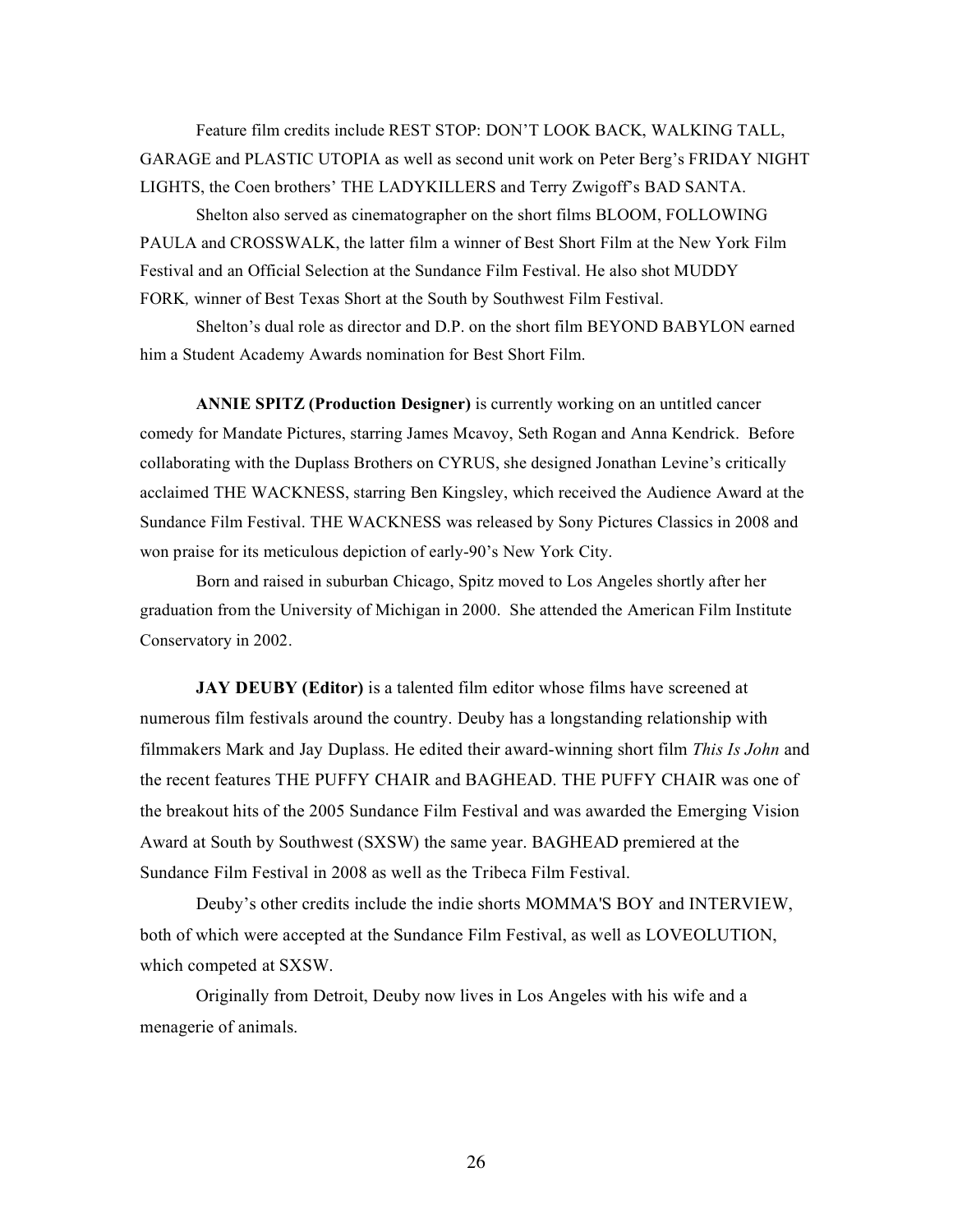**CHRISANN VERGES (Co-Producer)** has produced films such as REDBELT, JOE GOULD'S SECRET, OVER HER DEAD BODY, WASHINGTON SQUARE and FRESH as well as the HBO telefilms "Warm Springs," which garnered her an Emmy® Award, and "Mrs. Harris," for which she received an Emmy nomination.

Verges' motion picture credits as unit production manager include Bryan Singer's VALKYRIE*,* Christopher Guest's FOR YOUR CONSIDERATION, Nigel Cole's CALENDAR GIRLS and Michael Goldenberg's BED OF ROSES*.* For television, she served as unit production manager on HBO's "Dinner With Friends" and "Flash" as well as producing the "Gilmore Girls" pilot, the Lifetime Women's Film Festival, several documentaries and music videos for Miles Davis, Philip Glass and The Rolling Stones.

**MICHAEL ANDREWS (Music)** is a multi-talented composer and recording artist who first made his mark with the music for DONNIE DARKO, including a cover of Tears for Fears' "Mad World" which became the UK Christmas No. 1 in 2003. He has made a career out of scoring everything from studio to independent productions, television series and animated shorts. He has also been a founding member of The Greyboy Allstars, Elgin Park and The Origin. In addition, he has produced records for Inara George, Brendan Benson and Metric. *Cyrus* marks his first collaboration with the Duplass Brothers.

Feature film credits include the Cannes Film Festival award-winning ME AND YOU AND EVERYONE WE KNOW, as well as ORANGE COUNTY, WALK HARD: THE DEWEY COX STORY, and FUNNY PEOPLE. Television credits include "Freaks and Geeks," "Undeclared" and "Wonderfalls."

**ROEMEHL HAWKINS (Costume Designer)** was most recently the costume designer for the Toronto Film Festival entry WHAT DOESN'T KILL YOU*,* starring Mark Ruffalo and Ethan Hawke. Her other feature film credits include: THE BUTTERFLY EFFECT: REVELATIONS, LABOR PAINS and she served as assistant designer on SMART PEOPLE.

Hawkins began her career in fashion as an intern with internationally renowned fashion designer Richard Tyler. With no formal design training, she became his star intern and eventually was hired to assist with public relations. This experience led to careers at both Giorgio Armani and Yves Saint Laurent.

In 2004, Hawkins accepted a position on the television series "Desperate Housewives" and would become the assistant costume designer for almost two seasons. She later joined the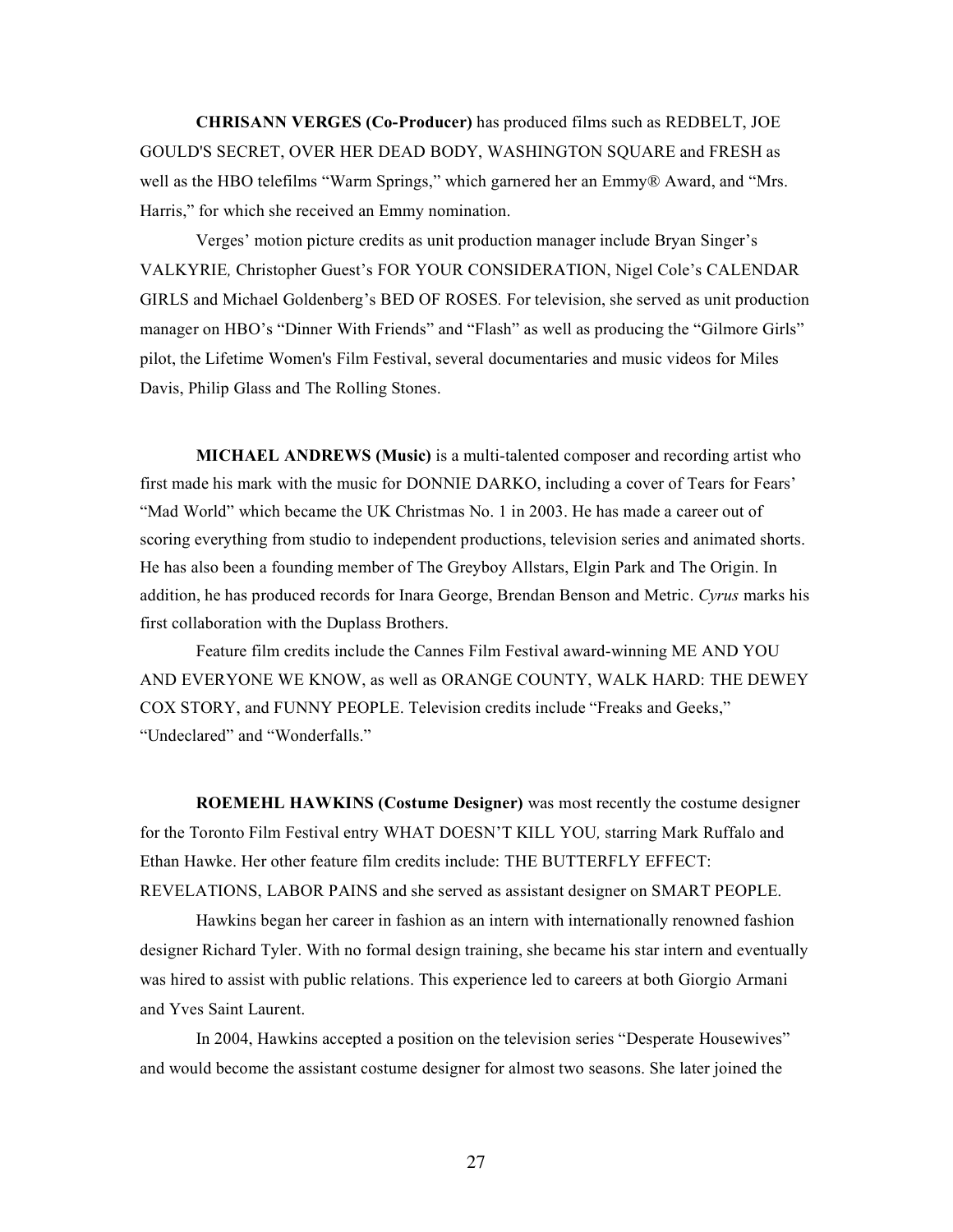HBO hit "Entourage" in the same capacity. Other television credits as costume designer include: "Outnumbered", "Cavemen", and "Women Without Men" directed by Penny Marshall.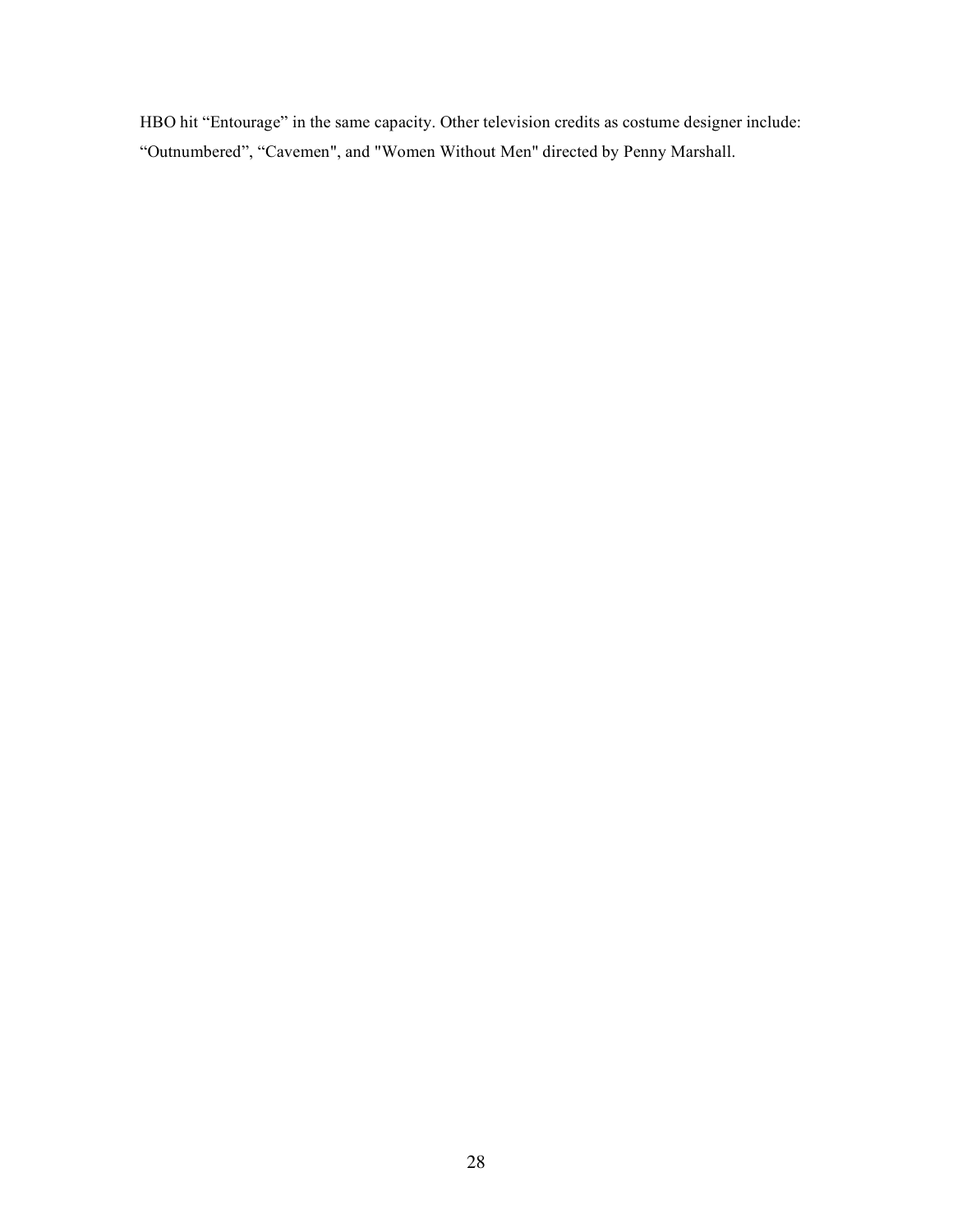# CAST

Additional Voices NEWELL ALEXANDER STEVE ALTERMAN MITCH CARTER DAVID COWGILL ELISA GABRIELLI BRIDGET HOFFMAN EDIE MIRMAN MICHELLE RUFF

Stunt Coordinator JACK GILL

Stunts PATRICK GALLAWAY GIANNI BIASETTI

Unit Production Manager CHRISANN VERGES

Unit Production Manager MADS HANSEN

First Assistant Director CAS DONOVAN

Second Assistant Director CHAMONIX BOSCH

Made in Association with DUNE ENTERTAINMENT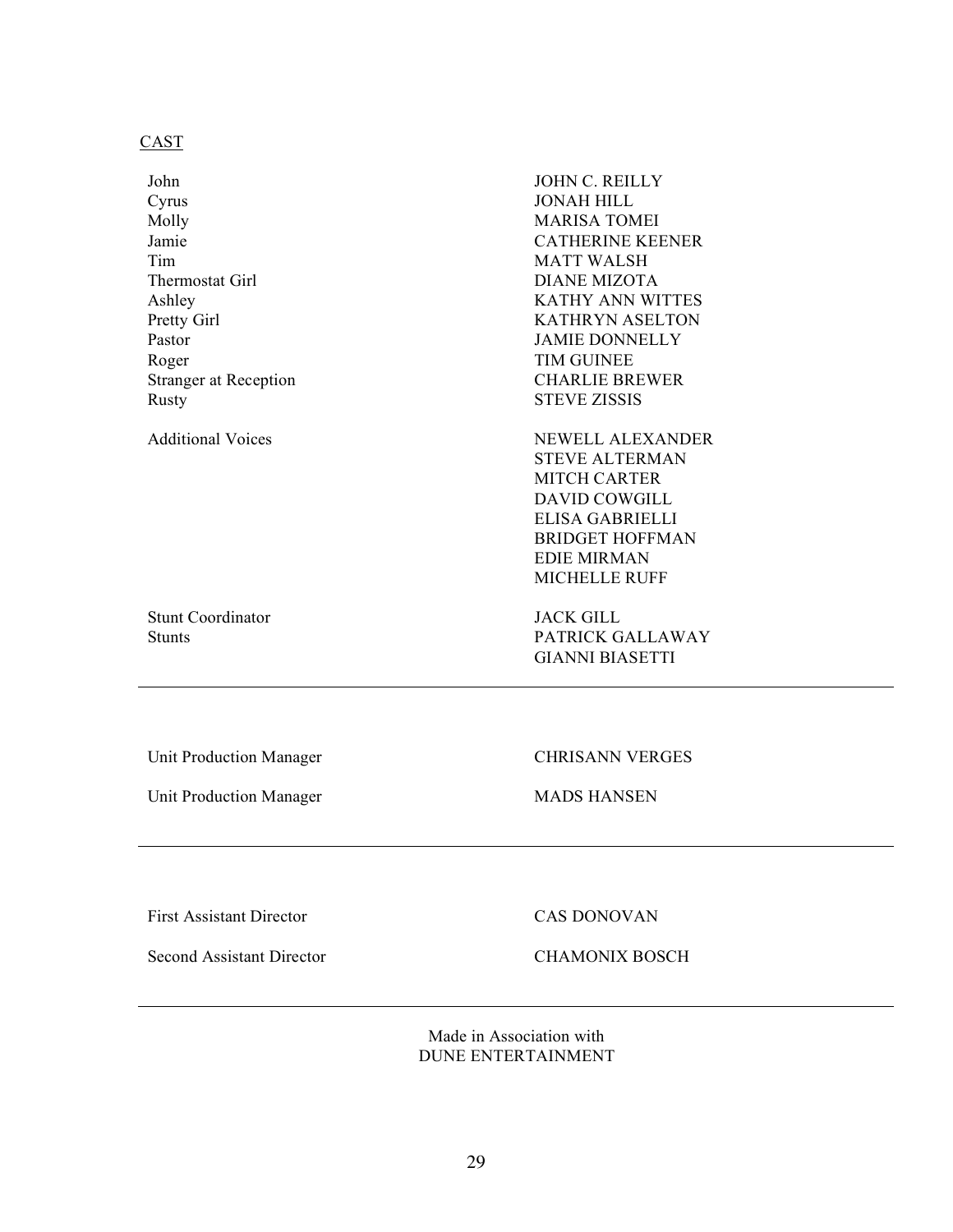Graphic Designer CLINT SCHULTZ 2nd 2nd Assistant Directors JOE MAY

Camera Operators JAY DUPLASS

Additional Camera Operator TOM CLANCEY "A" 1st Assistant Camera KEITH A. JONES "A" 2nd Assistant Camera RON ELLIOTT "B" Camera 1st Assistant Camera **RICK LAMB** "B" Camera 2nd Assistant Camera VESSIE KAZACHKA "C" 1st Assistant Camera THOMAS VANDERMILLEN "C" 2nd Assistant Camera TOMOKA IZUMI Media Manager GAVIN WYNN Camera Production Assistant SASHA PAVLOFF FREEDMAN Still Photographer CHUCK ZLOTNICK

Production Sound Mixer MACK MELSON, CAS Boom Operator **JOE EDDIE CASARES** 2nd Boom Operator/Sound Utility DAVID SHAWN HARPER Additional Boom Operator ANDREW EDELMAN

Script Supervisor JENNY SIFF

Post Production Supervisor J.M. LOGAN Post Production Coordinator JASON MILLER Associate Editor **JON FLETCHER** Assistant Editor JACOB VAUGHAN Apprentice Editors CHRIS CALLISTER

Editorial Production Assistant JOSH POLON

Set Decorator MEG EVERIST Set Designer STEVE CHRISTENSEN Leadman JORY ALVARADO On-Set Dresser JON NICHOLSON Set Dressers JOSE CASTILLO MICHAEL GARCIA MIGUEL A. GARCIA SUSAN GARCIA BILLY MITCHELL ROBERT POLLARD THOMAS SPENCER MICHAEL CROTTY

TOD CAMPBELL

Propmasters LANCE LARSON STEVEN B. MELTON Assistant Propmaster GREGORY F. POULOS

YALE KOZINSKI

Co-Producer MICHAEL ELLENBERG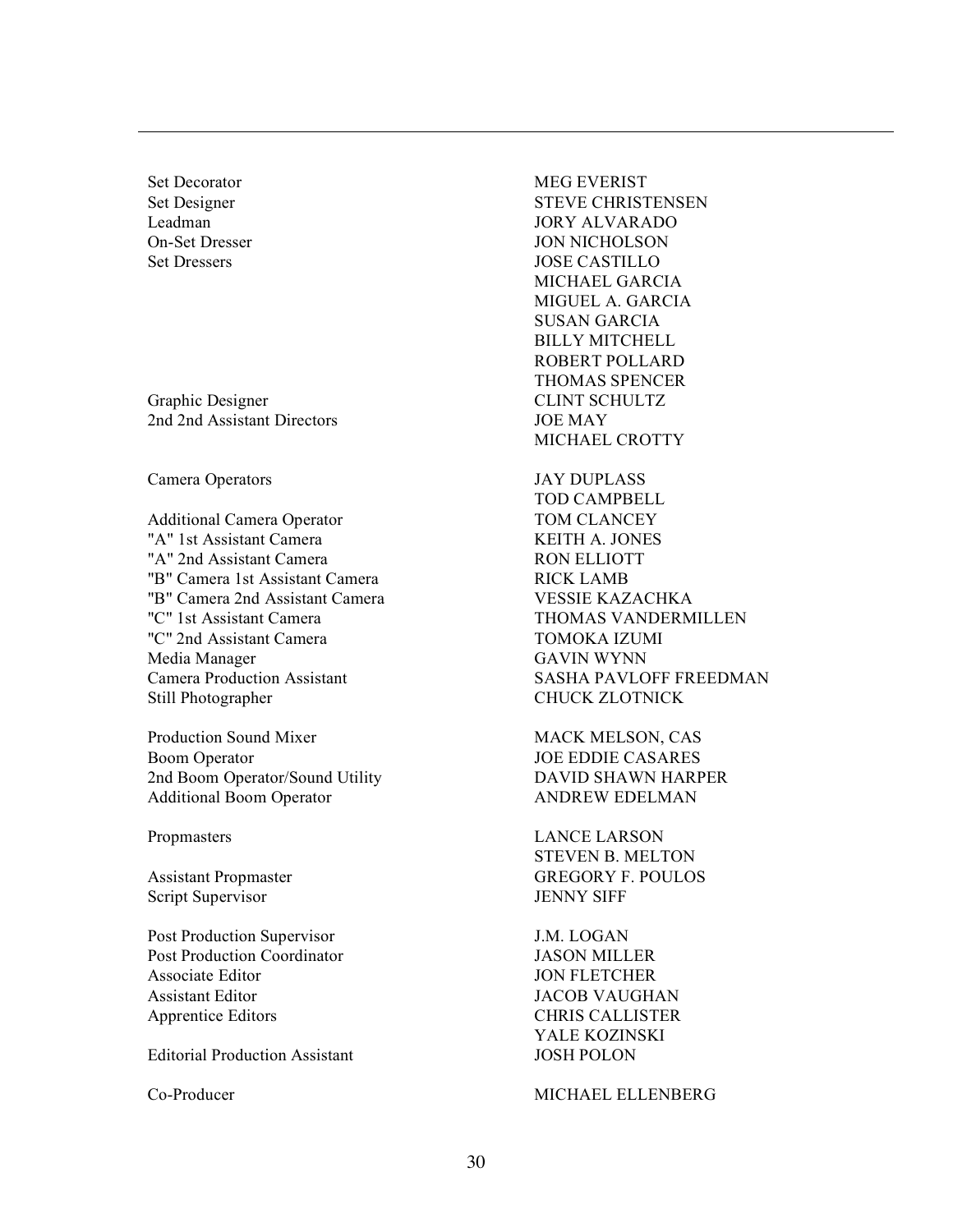Executive in Charge of Production for Scott Free MARESA PULLMAN

Electricians DAVID CHASE

Best Boy Rigging Gaffer ADAM HARRISON Rigging Electricians JERRY GREGORICKA

Rigging Key Grip HILARY KLYM

Marisa Tomei's Wardrobe by DEBRA MCGUIRE Assistant Costume Designer BRIGITTA ROMANOV Costume Supervisor ANNE HILL Set Costumers CHERYL CRAVEDI

Co-Department Head Make-Up DAVID CRAIG FORREST

Location Manager MATT WERSINGER Assistant Location Managers MICHAEL J. GLASER

Gaffer **MARK MANTHEY** Best Boy Electric SCOTT J. SPRAGUE FRANCISCO MARTINEZ CHRIS MILANI DOUG WEINMANN MICHAEL YOPE MICHAEL KELLY HAROLD SKINNER Rigging Gaffer GLENN E. MORAN JOEY MORAN JOEL A. RUIZ STEPHEN THORP

Key Grip DONIS RHODEN Best Boy Grip STEVEN FROHARDT Grips DAVE ELLIS CRAIG GARFIELD JACK SERINO JULIE TORGERSON DOUGLAS L. WALL Best Boy Rigging Grip ALBERT F. BAGLEY Rigging Grips WENDY J. SCHMIDT JARED DE WITT JOSH SEIFERT ABEL SOTO IGNACIO WOOLFOLK

> MARYLOU LIM VINCENTE PARADA

TINA ROESLER KERWIN Mustaq Ashkafi Mustaq Ashkafi Mustaq Ashkafi Mustaq Ashkafi Mustaq Ashkafi Mustaq Ashkafi Mustaq Ashkafi Mustaq Ashkafi Mustaq Ashkafi Mustaq Ashkafi Mustaq Ashkafi Mustaq Ashkafi Mustaq Ashkafi Mustaq Ashkafi Mustaq Ashka ESTREYA KESLER Hair Designer TONI-ANN WALKER Key Hair Stylist KIM SANTANTONIO Hair Stylist LILLIE FRIERSON-KING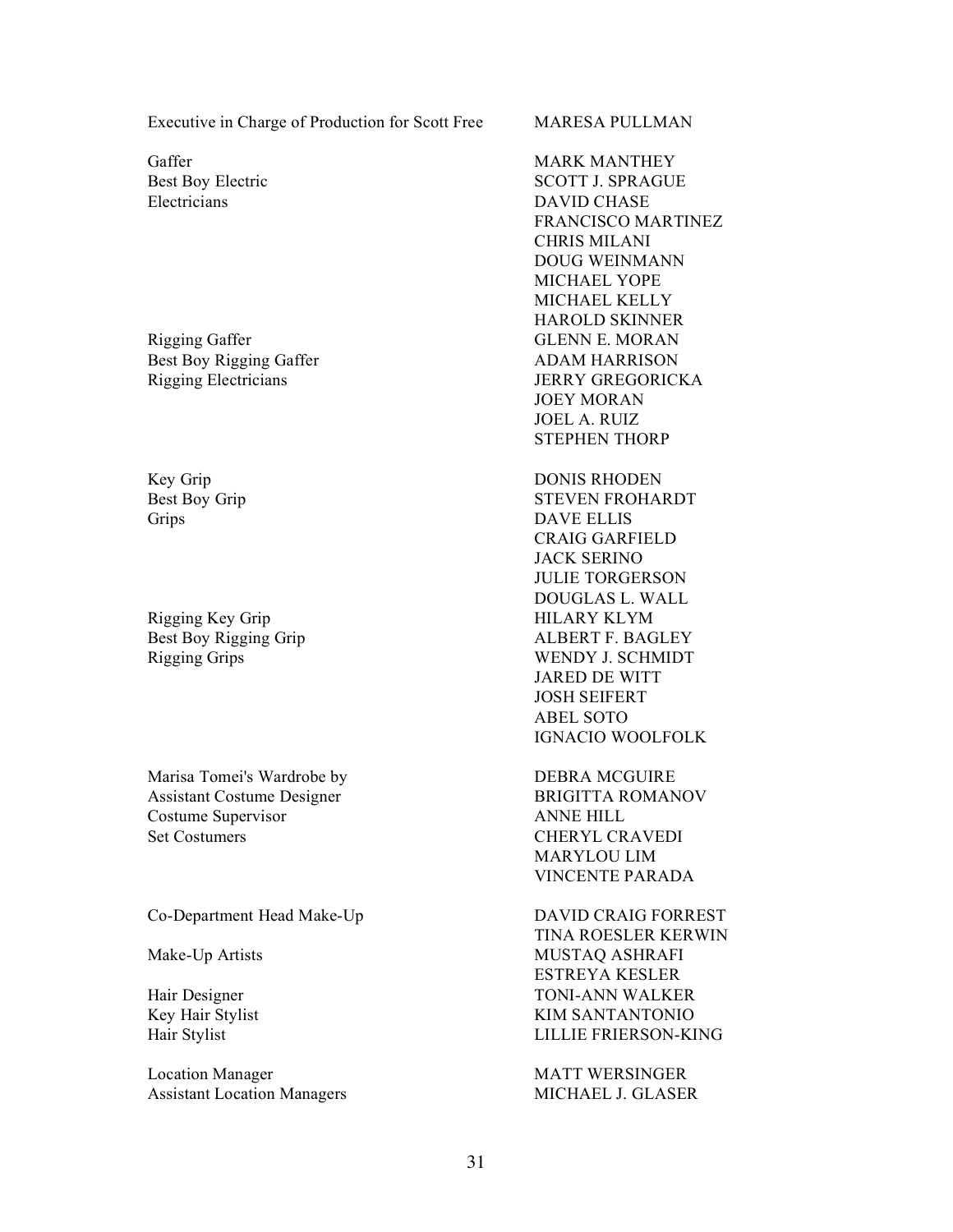Production Coordinator MARK ASARO Art Department Coordinator **JOURDAN HENDERSON** 

Special Effects Coordinator **KEVIN HANNIGAN** 

Construction Coordinator J. JERGENSEN Paint Supervisor CARY "DS" CONWAY Paint Gang Boss ROBERT COOK Set Painters ALFREDO ORTEGA

Production Accountant The SHAUN M. MCGOVERN 1st Assistant Accountant JUDY BLINICK Payroll Accountant DEBRA M. BURGESS Post Production Accountant NATALIE MATHES Assistant Post Production Accountant JEREMY SANCHEZ

Assistant Production Coordinator BARBARA CASNER Office Production Assistants LILI ROMERO

Set Production Assistants MATTHEW BALZER

Assistant to Mr. Costigan MIGUEL REYES Assistant to the Duplass Brothers SEAN HACKETT Art Department Researcher JENNIFER DURBAN

Extras Casting DIXIE WEBSTER-DAVIS Unit Publicist CAROL MCCONNAUGHEY Extras Payroll Services Provided by PES PAYROLL Lighting and Grip Equipment Provided by PASKAL LIGHTING

Transportation Captain THOMAS WHELPLEY

RICH HEICHEL Location Assistant KEOMANEE VILAYTHONG Location Scouts KENNETH HUNTER NATE TAYLOR S. DYLAN KIRKLAND Security Supervisor **ANTHONY TELLENBACH** 

Propmaker Foreman BRADFORD SHOEMAKER RICHARD WEBB KELLY Propmakers OSWALDO ROJAS RAYMOND RAMIREZ Laborer CHARLES HANSEN Greensman PETER VAN ZYL

CARL B. THOMPSON JAMES TOBY BURGE GEORGIANNA WHITLEY RACHEL JENSEN

Script Clearance Research Provided by THE BLOCH COMPANY, DEANNE BLOCH Cast & Crew Payroll Services Provided by CAST & CREW PRODUCTION SERVICES

Transportation Coordinator TOMMY TANCHAROEN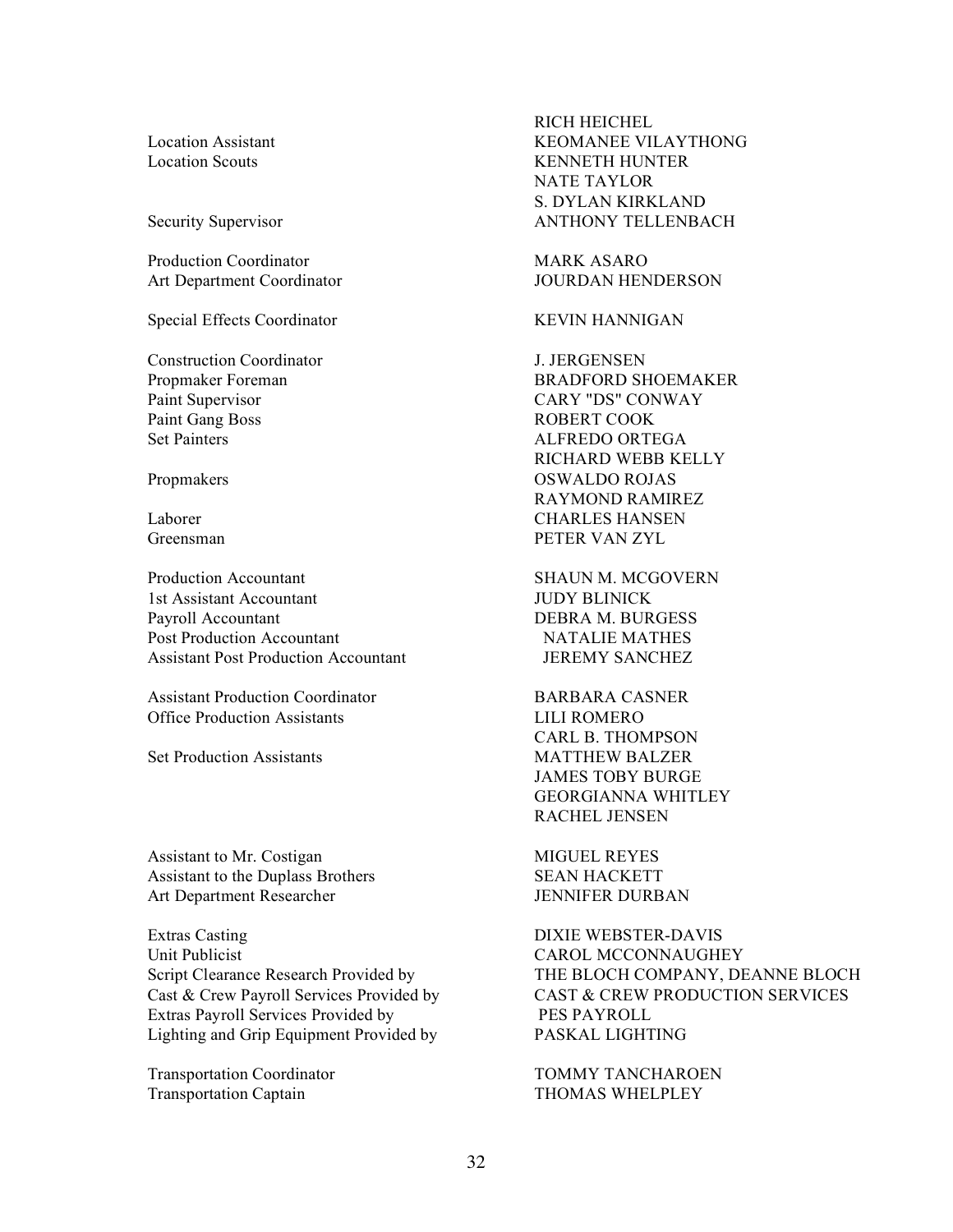Caterer

Chef CARLOS GUEL

Assistant Craft Service D. KEEGAN ZALL Medic JON P. KO

STEVE MICHELSON & KEYKHOSROW RADJI LIMELIGHT CATERING Catering Assistants MARCIO FRANCO ROBERT MCCORMACK DANIEL GARCIA HECTOR M. GARCIA Craft Service STACEY KASUBOWSKI

> Supervising Sound Editor Re-Recording Mixer LARRY BLAKE

Sound Effects Recording ERIC POTTER Assistant Sound Editor BILLY THERIOT Foley by ALICIA STEVENSON

Loop Group LA MADDOGS Color Timer JIM WILLIAMS

Digital Intermediate Project Manager PAUL LAVOIE Digital Film Colorist<br>
Digital Conform<br>
Digital Conform<br>
ERIC "WOOL File Based Dailies **nextLAB** a division of FOTOKEM Data Operators ROBIN BUDAY

Music Editor MANISH RAVAL Score Recorded and Mixed by STEVE KAYE

# Sound Editors MATT COBY

KIMAREE LONG DAWN FINTOR Foley Mixer DAVID BETANCOURT Foley Recorded at  $\qquad \qquad \text{TWENTIETH CENTURY FOX}$ Post Production Sound Services SWELLTONE LABS / NEW ORLEANS

Digital Intermediate Facility FOTOKEM DIGITAL FILM SERVICES ERIC "WOODY" WOOD DAN SESSOMS

Financing Provided by City National Bank RICHARD V. McCUNE and ERIK PIECUCH

Music Supervisor MARGUERITE PHILLIPS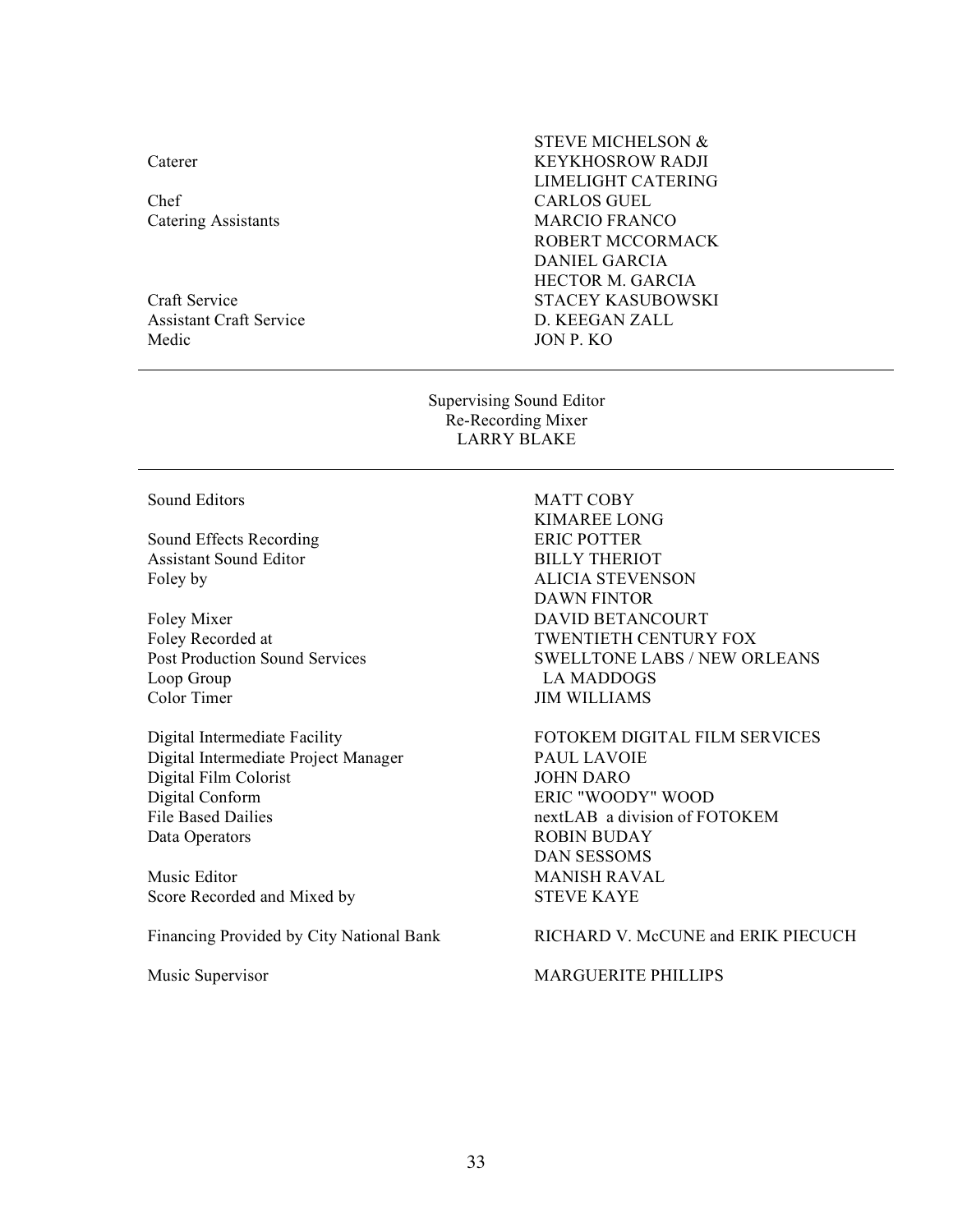# SONGS

"Don-Ky" Written by Tim Archer & Jacques Slade Performed by GFM Courtesy of Aperture Music

"Precipice" Written by Rae Craig, Brant Bingamon, Bill Anderson, Julien Peterson & Cisco Ryder Performed by Cat Scientist Courtesy of Australian Cattle God Records

"Passengers" Written by A. Cavallario, T.J. Lipple, M. Gengler, & C. Parks Performed by Aloha Courtesy of Polyvinyl Record Co.

"Don't You Want Me" Written by Phil Oakey, Adrian Wright, & Jo Callis Performed by The Human League Courtesy of Virgin Records Ltd. Under license from EMI Film & Television Music

"The Hott Chord is Struck" Written by Sean Allen Rawls Performed by Still Flyin' Courtesy of Ernest Jenning Record Co. By arrangement with Bank Robber Music

"Walking on a Dream" Written by Nicholas George Littlemore, Jonathan Sloan and Luke Steele Performed by Empire of the Sun Courtesy of EMI Music Australia and Astralwerks Under license from EMI Film & Television Music "I'm Blue" Written by Joseph K. Bartlett Performed by KeyNoc

"Calypso Gold" Written by Jesse Kivel, Matt Kivel, Ben Usen, & David Kitz Performed by Princeton Courtesy of Kanine Records

"Nano U Didn't" Written and Performed by Miss TK & The Revenge Courtesy of Ernest Jenning Record Co. By arrangement with Bank Robber Music

"NYC Delight" Written by Amedeo Frank Longo & Lawrence Peter Longo Performed by The Longo Brothers Courtesy of Crucial Music Corporation

"Cable TV" Written by Adam Goldman Performed by Fol Chen Courtesy of Asthmatic Kitty

"I Buried a Bone" Written by Israel Nebeker Performed by Blind Pilot Courtesy of Expunged Records

"My Love" Written and Performed by Charlie Wadhams Courtesy of Elgin Park Recordings